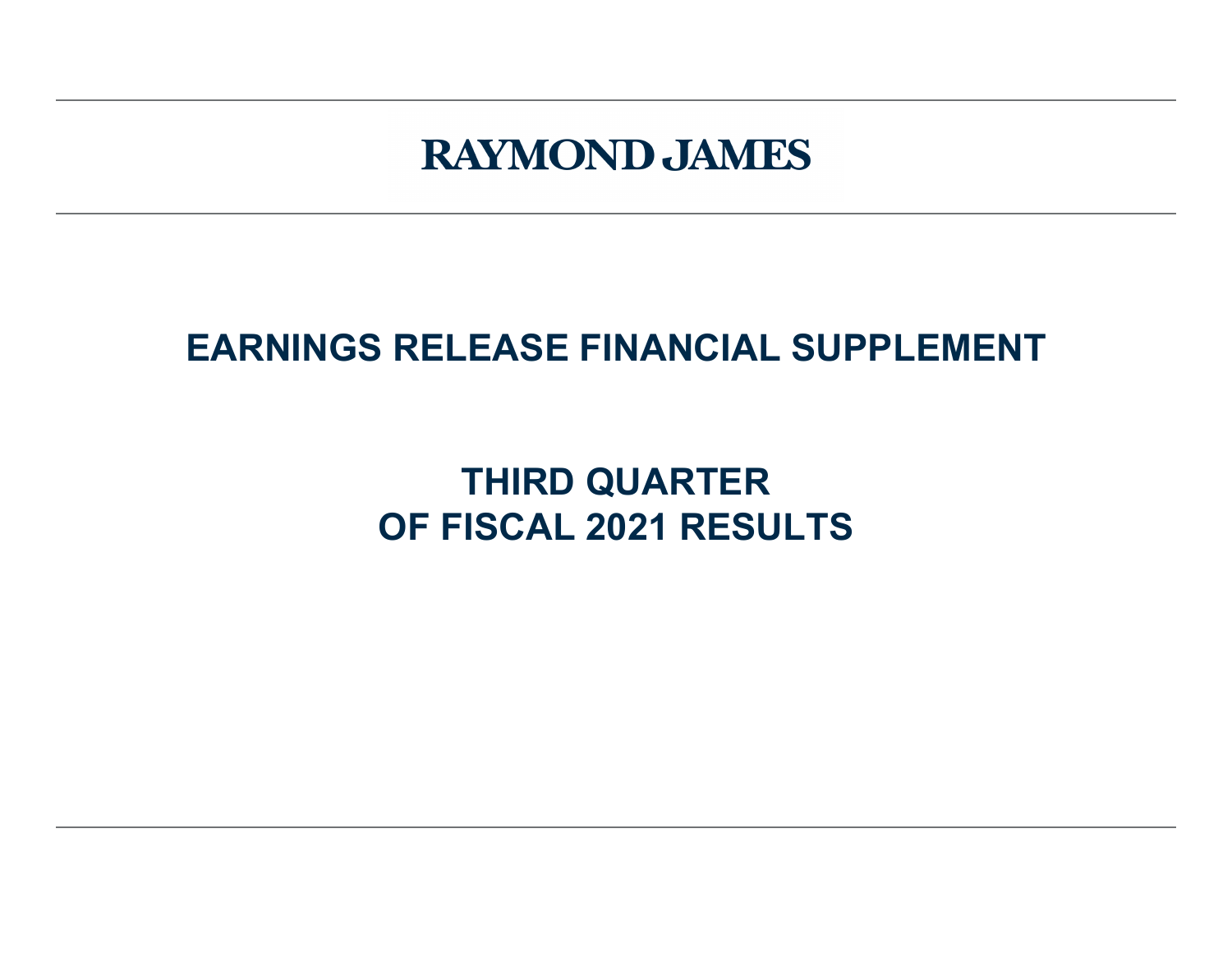#### *RAYMOND JAMES FINANCIAL, INC. Consolidated Statements of Income (Unaudited)*

|                                                                               |                         |                       | Three months ended   | % change from            |                         |                  | Nine months ended                 |                         |                  |             |
|-------------------------------------------------------------------------------|-------------------------|-----------------------|----------------------|--------------------------|-------------------------|------------------|-----------------------------------|-------------------------|------------------|-------------|
| in millions, except per share amounts                                         | <b>June 30.</b><br>2020 | September 30,<br>2020 | December 31,<br>2020 | March 31,<br>2021        | <b>June 30,</b><br>2021 | June 30.<br>2020 | March 31,<br>2021                 | <b>June 30,</b><br>2020 | June 30.<br>2021 | %<br>change |
| <b>Revenues:</b>                                                              |                         |                       |                      |                          |                         |                  |                                   |                         |                  |             |
| Asset management and related administrative fees \$                           | 867                     | \$<br>$1,006$ \$      | $1,067$ \$           | $1,173$ \$               | 1,262                   | 46 %             | 8 % \$                            | 2,828                   | 3,502<br>-\$     | 24 %        |
| Brokerage revenues:                                                           |                         |                       |                      |                          |                         |                  |                                   |                         |                  |             |
| Securities commissions                                                        | 343                     | 352                   | 381                  | 443                      | 415                     | 21 %             | $(6)$ %                           | 1,116                   | 1,239            | 11 %        |
| Principal transactions                                                        | 143                     | 143                   | 147                  | 148                      | 137                     | (4)%             | (7)%                              | 345                     | 432              | 25 %        |
| Total brokerage revenues                                                      | 486                     | 495                   | 528                  | 591                      | 552                     | 14 %             | (7)%                              | 1,461                   | 1,671            | 14 %        |
| Account and service fees                                                      | 134                     | 140                   | 145                  | 159                      | 161                     | 20 %             | 1%                                | 484                     | 465              | (4)%        |
| Investment banking                                                            | 139                     | 222                   | 261                  | 242                      | 276                     | 99 %             | 14 %                              | 428                     | 779              | 82 %        |
| Interest income                                                               | 217                     | 201                   | 203                  | 200                      | 205                     | $(6)$ %          | 3%                                | 799                     | 608              | (24)%       |
| Other <sup>(1)</sup>                                                          | 33                      | 57                    | 56                   | 44                       | 55                      | 67 %             | 25 %                              | 47                      | 155              | 230 %       |
| <b>Total revenues</b>                                                         | 1,876                   | 2,121                 | 2,260                | 2,409                    | 2,511                   | 34 %             | 4%                                | 6,047                   | 7,180            | 19 %        |
| Interest expense                                                              | (42)                    | (42)                  | (38)                 | (37)                     | (40)                    | (5)%             | 8 %                               | (136)                   | (115)            | (15)%       |
| <b>Net revenues</b>                                                           | 1,834                   | 2,079                 | 2,222                | 2,372                    | 2,471                   | 35 %             | 4 %                               | 5,911                   | 7,065            | 20 %        |
| Non-interest expenses:                                                        |                         |                       |                      |                          |                         |                  |                                   |                         |                  |             |
| Compensation, commissions and benefits                                        | 1,277                   | 1,415                 | 1,500                | 1,648                    | 1.661                   | 30 %             | 1%                                | 4,050                   | 4.809            | 19 %        |
| Non-compensation expenses:                                                    |                         |                       |                      |                          |                         |                  |                                   |                         |                  |             |
| Communications and information processing                                     | 100                     | 100                   | 99                   | 107                      | 109                     | 9 %              | 2%                                | 293                     | 315              | 8 %         |
| Occupancy and equipment                                                       | 55                      | 57                    | 57                   | 57                       | 58                      | 5 %              | 2%                                | 168                     | 172              | 2 %         |
| <b>Business development</b>                                                   | 21                      | 28                    | 23                   | 21                       | 31                      | 48 %             | 48 %                              | 106                     | 75               | (29)%       |
| Investment sub-advisory fees                                                  | 23                      | 26                    | 28                   | 31                       | 34                      | 48 %             | 10 %                              | 75                      | 93               | 24 %        |
| Professional fees                                                             | 24                      | 23                    | 30                   | 24                       | 26                      | 8%               | 8 %                               | 68                      | 80               | 18 %        |
| Bank loan provision/(benefit) for credit losses <sup>(2)</sup>                | 81                      | 45                    | 14                   | (32)                     | (19)                    | <b>NM</b>        | <b>NM</b>                         | 188                     | (37)             | <b>NM</b>   |
| Losses on extinguishment of debt <sup>(3)</sup>                               |                         |                       |                      |                          | 98                      | <b>NM</b>        | <b>NM</b>                         |                         | 98               | NM          |
| Acquisition and disposition-related expenses (4)                              |                         | $\overline{7}$        | $\overline{2}$       |                          | $\overline{7}$          | <b>NM</b>        | <b>NM</b>                         |                         | 9                | <b>NM</b>   |
| Reduction in workforce expenses (5)                                           |                         | 46                    |                      | $\overline{\phantom{0}}$ |                         |                  | $\overbrace{\phantom{123221111}}$ |                         |                  |             |
| Other $(1)$                                                                   | 55                      | 76                    | 70                   | 69                       | 81                      | 47 %             | 17 %                              | 167                     | 220              | 32 %        |
| Total non-compensation expenses                                               | 359                     | 408                   | 323                  | 277                      | 425                     | 18 %             | 53 %                              | 1,065                   | 1,025            | (4)%        |
| <b>Total non-interest expenses</b>                                            | 1,636                   | 1,823                 | 1,823                | 1,925                    | 2,086                   | 28 %             | 8 %                               | 5,115                   | 5,834            | 14 %        |
| Pre-tax income                                                                | 198                     | 256                   | 399                  | 447                      | 385                     | 94 %             | (14)%                             | 796                     | 1,231            | 55 %        |
| Provision for income taxes                                                    | 26                      | 47                    | 87                   | 92                       | 78                      | 200 %            | (15)%                             | 187                     | 257              | 37 %        |
| Net income                                                                    | \$<br>172               | \$<br>209             | \$<br>312            | \$<br>355                | \$<br>307               | 78 %             | $(14)%$ \$                        | 609                     | \$<br>974        | 60 %        |
| Earnings per common share – basic (6)                                         | 1.25<br>$\frac{1}{2}$   | 1.53<br>-\$           | -\$<br>2.27          | \$<br>2.58               | -\$<br>2.24             | 79 %             | $(13)\%$ \$                       | 4.41                    | \$<br>7.09       | 61 %        |
| Earnings per common share $-$ diluted $(6)$                                   | \$<br>1.23              | \$<br>1.50            | \$<br>2.23           | \$<br>2.51               | \$<br>2.18              | 77 %             | $(13)\%$ \$                       | 4.33                    | \$<br>6.92       | 60 %        |
| Weighted-average common shares outstanding -<br>basic                         | 137.1                   | 136.9                 | 136.8                | 137.8                    | 137.2                   |                  |                                   | 137.9                   | 137.2            | (1)%        |
| Weighted-average common and common<br>equivalent shares outstanding - diluted | 139.4                   | 139.6                 | 139.7                | 141.2                    | 141.1                   | 1%               |                                   | 140.5                   | 140.6            |             |

Please refer to the footnotes at the end of this supplement for additional information.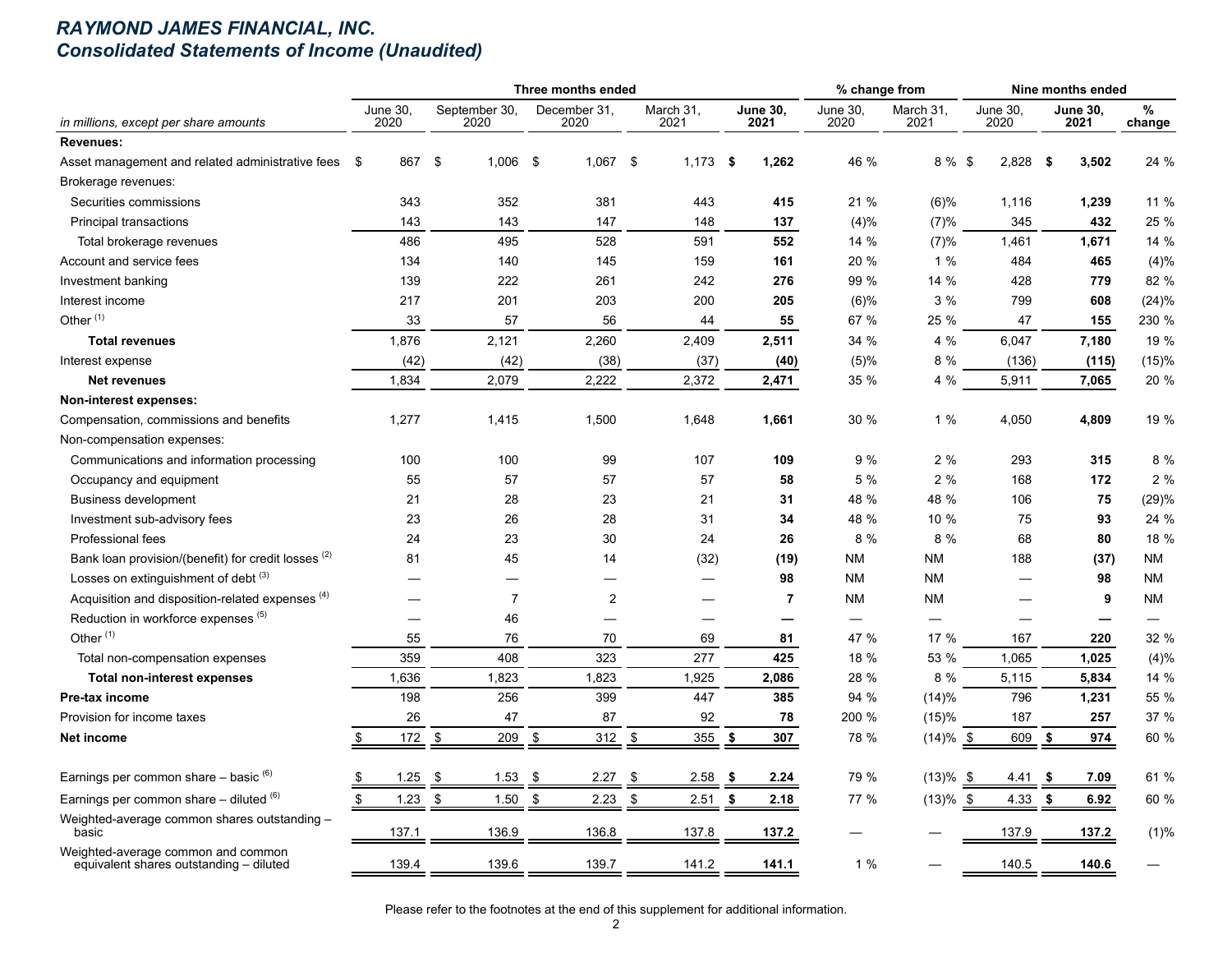#### *RAYMOND JAMES FINANCIAL, INC. Consolidated Selected Key Metrics (Unaudited)*

|                                                            |   |                  |     |                       | As of                |    |                   |                         | % change from    |                   |
|------------------------------------------------------------|---|------------------|-----|-----------------------|----------------------|----|-------------------|-------------------------|------------------|-------------------|
| \$ in millions, except per share amounts                   |   | June 30,<br>2020 |     | September 30,<br>2020 | December 31.<br>2020 |    | March 31.<br>2021 | <b>June 30,</b><br>2021 | June 30,<br>2020 | March 31.<br>2021 |
| Total assets                                               | ъ | 44,682           | \$. | 47,482                | 53,657               |    | 56,066            | 57,161                  | 28 %             | 2%                |
| Total equity attributable to Raymond James Financial, Inc. | S | 6,965            | \$  | 7,114                 | \$<br>7,363          | S. | 7,592             | 7,863                   | 13 %             | 4%                |
| Book value per share (7)                                   | Ъ | 50.84            | \$  | 52.08                 | 53.59                | S. | 55.34             | 57.44                   | 13 %             | 4%                |
| Tangible book value per share $(7)(8)$                     | Φ | 46.69            | \$  | 47.94                 | \$<br>47.93          | \$ | 49.42             | 51.55                   | $10 \%$          | 4%                |
| <b>Capital ratios:</b>                                     |   |                  |     |                       |                      |    |                   |                         |                  |                   |
| Tier 1 capital                                             |   | 24.8 %           |     | 24.2 %                | 23.4 %               |    | 23.6 %            | 24.3 % $^{(9)}$         |                  |                   |
| Total capital                                              |   | 26.0 %           |     | 25.4 %                | 24.6 %               |    | 24.7 %            | 25.5 % $^{(9)}$         |                  |                   |
| Tier 1 leverage                                            |   | 14.5 %           |     | 14.2 %                | 12.9 %               |    | 12.2%             | 12.6 % $^{(9)}$         |                  |                   |

|                                                      |                  |                       |      | Three months ended   |                   |                         | % change from           |                   |                  | Nine months ended       |          |
|------------------------------------------------------|------------------|-----------------------|------|----------------------|-------------------|-------------------------|-------------------------|-------------------|------------------|-------------------------|----------|
| \$ in millions                                       | June 30.<br>2020 | September 30,<br>2020 |      | December 31,<br>2020 | March 31.<br>2021 | <b>June 30.</b><br>2021 | <b>June 30.</b><br>2020 | March 31.<br>2021 | June 30.<br>2020 | <b>June 30.</b><br>2021 | % change |
| Adjusted pre-tax income (8)                          | NA \$            | 309                   | \$   | 401                  | NA \$             | 490                     | 147 %                   | 10 %              | NA \$            | 1,338                   | 68 %     |
| Adjusted net income (8)                              | NA \$            | 249                   | \$   | 314                  | NA \$             | 386                     | 124 %                   | 9%                | NA \$            | 1,055                   | 73 %     |
| Adjusted earnings per common share - basic (6) (8)   | NA \$            | 1.82                  | \$   | 2.29                 | NA \$             | 2.81                    | 125 %                   | 9 %               | NA \$            | 7.68                    | 74 %     |
| Adjusted earnings per common share - diluted (6) (8) | NA \$            | 1.78                  | - \$ | 2.24                 | NA \$             | 2.74                    | 123 %                   | 9%                | NA \$            | 7.50                    | 73 %     |
| Return on equity (10)                                | 10.0%            | 11.9 %                |      | 17.2 %               | 19.0 %            | 15.9 %                  |                         |                   | 11.9 %           | 17.4 %                  |          |
| Adjusted return on equity (8) (10)                   | <b>NA</b>        | 14.1 %                |      | 17.3 %               | <b>NA</b>         | 19.9 %                  |                         |                   | <b>NA</b>        | 18.7 %                  |          |
| Return on tangible common equity (8) (10)            | 10.9 %           | 12.9 %                |      | 19.0 %               | 21.2 %            | 17.7 %                  |                         |                   | 13.1 %           | 19.3 %                  |          |
| Adjusted return on tangible common equity (8) (10)   | <b>NA</b>        | 15.3 %                |      | 19.1 %               | <b>NA</b>         | 22.2%                   |                         |                   | <b>NA</b>        | 20.8 %                  |          |
| Pre-tax margin <sup>(11)</sup>                       | 10.8 %           | 12.3%                 |      | 18.0 %               | 18.8 %            | 15.6 %                  |                         |                   | 13.5 %           | 17.4 %                  |          |
| Adjusted pre-tax margin (8) (11)                     | <b>NA</b>        | 14.9 %                |      | 18.0 %               | <b>NA</b>         | 19.8 %                  |                         |                   | NA.              | 18.9 %                  |          |
| Total compensation ratio <sup>(12)</sup>             | 69.6 %           | 68.1 %                |      | 67.5 %               | 69.5 %            | 67.2 %                  |                         |                   | 68.5 %           | 68.1 %                  |          |
| Effective tax rate                                   | 13.1 %           | 18.4 %                |      | 21.8 %               | 20.6 %            | 20.3 %                  |                         |                   | 23.5 %           | 20.9 %                  |          |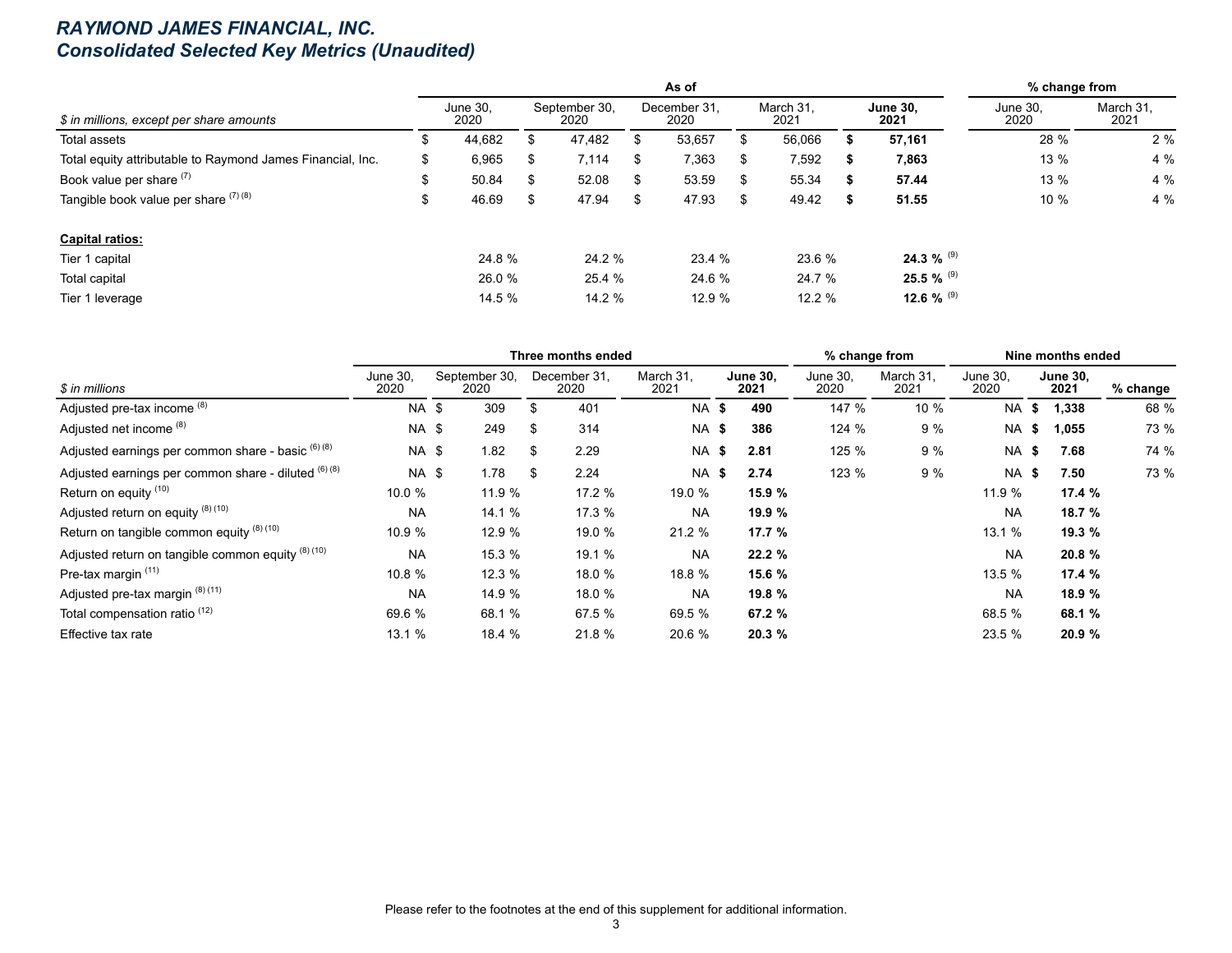#### *RAYMOND JAMES FINANCIAL, INC. Consolidated Selected Key Metrics (Unaudited)*

|                                                         |    |                  |                       | As of                |                   |                         | % change from    |                   |
|---------------------------------------------------------|----|------------------|-----------------------|----------------------|-------------------|-------------------------|------------------|-------------------|
|                                                         |    | June 30,<br>2020 | September 30,<br>2020 | December 31.<br>2020 | March 31,<br>2021 | <b>June 30.</b><br>2021 | June 30,<br>2020 | March 31,<br>2021 |
| Client asset metrics (\$ in billions):                  |    |                  |                       |                      |                   |                         |                  |                   |
| Client assets under administration                      |    | 876.9 \$         | $930.1 \quad $$       | $1,024.8$ \$         | $1,085.4$ \$      | 1,165.0                 | 33%              | 7%                |
| Private Client Group assets under administration        |    | 833.1 \$         | 883.3 \$              | 974.2 \$             | $1,028.1$ \$      | 1,102.9                 | 32 %             | 7%                |
| Private Client Group assets in fee-based accounts       |    | 443.0 \$         | 475.3 \$              | 532.7 \$             | 567.6 \$          | 616.7                   | 39 %             | 9%                |
| Financial assets under management                       | S  | $145.4$ \$       | $153.1$ \$            | $169.6$ \$           | $178.2$ \$        | 191.0                   | 31%              | 7%                |
| Clients' domestic cash sweep balances (\$ in millions): |    |                  |                       |                      |                   |                         |                  |                   |
| Raymond James Bank Deposit Program ("RJBDP"): (13)      |    |                  |                       |                      |                   |                         |                  |                   |
| Raymond James Bank                                      | \$ | $24,101$ \$      | 25,599 \$             | 26,697 \$            | 28,174 \$         | 29,253                  | 21%              | 4%                |
| Third-party banks                                       |    | 24,661           | 25,998                | 26,142               | 25,110            | 25,080                  | 2%               |                   |
| Subtotal RJBDP                                          |    | 48,762           | 51,597                | 52,839               | 53,284            | 54,333                  | 11 %             | 2%                |
| <b>Client Interest Program</b>                          |    | 3,157            | 3,999                 | 8,769                | 9,517             | 8,610                   | 173 %            | $(10)\%$          |
| Total clients' domestic cash sweep balances             |    | 51,919 \$        | 55,596 \$             | 61,608 \$            | 62,801            | 62,943                  | 21 %             |                   |

|                                                 |                  |                       | Three months ended   |                   |                         | Nine months ended |                         |
|-------------------------------------------------|------------------|-----------------------|----------------------|-------------------|-------------------------|-------------------|-------------------------|
|                                                 | June 30,<br>2020 | September 30,<br>2020 | December 31.<br>2020 | March 31,<br>2021 | <b>June 30,</b><br>2021 | June 30.<br>2020  | <b>June 30,</b><br>2021 |
| Average yield on RJBDP - third-party banks (14) | 0.33%            | 0.33%                 | 0.31%                | 0.30%             | 0.29%                   | 0.97%             | 0.30%                   |
|                                                 |                  |                       | As of                |                   |                         | % change from     |                         |
|                                                 | June 30.<br>2020 | September 30,<br>2020 | December 31.<br>2020 | March 31.<br>2021 | <b>June 30.</b><br>2021 | June 30.<br>2020  | March 31,<br>2021       |
| <b>Private Client Group financial advisors:</b> |                  |                       |                      |                   |                         |                   |                         |
| Employees                                       | 3,379            | 3,404                 | 3,387                | 3,375             | 3,423                   | 1%                | 1%                      |
| Independent contractors                         | 4,776            | 4,835                 | 4,846                | 4,952             | 4,990                   | 4 %               | 1%                      |
| <b>Total advisors</b>                           | 8,155            | 8,239                 | 8,233                | 8,327             | 8,413                   | 3%                | 1%                      |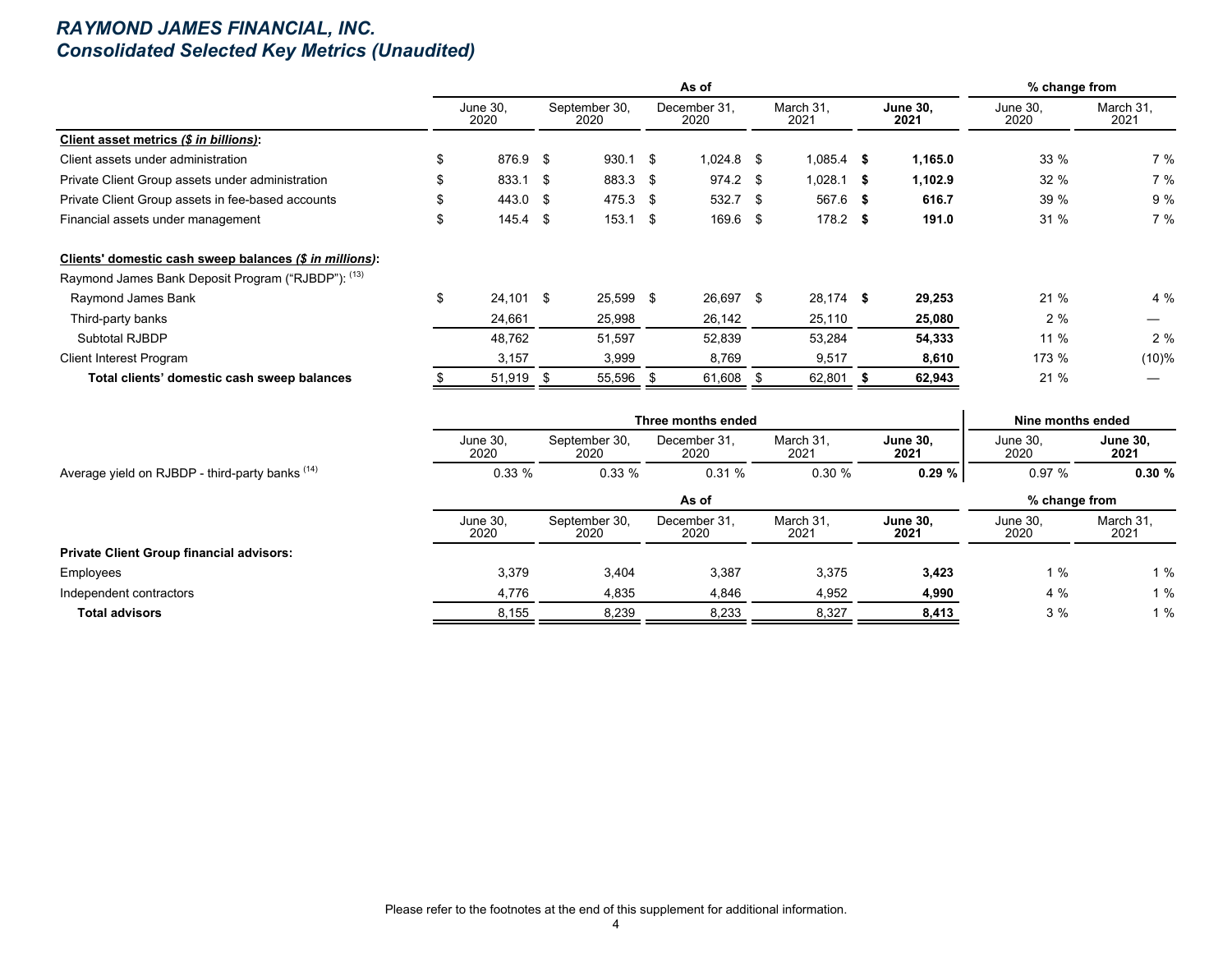## *RAYMOND JAMES FINANCIAL, INC. Segment Results - Private Client Group (Unaudited)*

|                                                     |                         |                       | Three months ended   |                   |                         | % change from            |                   |                  | Nine months ended       |          |
|-----------------------------------------------------|-------------------------|-----------------------|----------------------|-------------------|-------------------------|--------------------------|-------------------|------------------|-------------------------|----------|
| \$ in millions                                      | <b>June 30,</b><br>2020 | September 30,<br>2020 | December 31,<br>2020 | March 31,<br>2021 | <b>June 30,</b><br>2021 | <b>June 30,</b><br>2020  | March 31,<br>2021 | June 30,<br>2020 | <b>June 30,</b><br>2021 | % change |
| <b>Revenues:</b>                                    |                         |                       |                      |                   |                         |                          |                   |                  |                         |          |
| Asset management and related<br>administrative fees | \$<br>715 \$            | 832 \$                | 885 \$               | 979               | 1,050<br>- \$           | 47 %                     | 7 % \$            | $2,330$ \$       | 2,914                   | 25 %     |
| Brokerage revenues:                                 |                         |                       |                      |                   |                         |                          |                   |                  |                         |          |
| Mutual and other fund products                      | 131                     | 129                   | 148                  | 183               | 167                     | 27 %                     | (9)%              | 438              | 498                     | 14 %     |
| Insurance and annuity products                      | 88                      | 109                   | 98                   | 109               | 113                     | 28 %                     | 4 %               | 288              | 320                     | 11 %     |
| Equities, ETFs, and fixed income<br>products        | 100                     | 95                    | 107                  | 121               | 110                     | 10 %                     | (9)%              | 324              | 338                     | 4 %      |
| Total brokerage revenues                            | 319                     | 333                   | 353                  | 413               | 390                     | 22 %                     | (6)%              | 1,050            | 1,156                   | 10 %     |
| Account and service fees:                           |                         |                       |                      |                   |                         |                          |                   |                  |                         |          |
| Mutual fund and annuity service<br>fees             | 82                      | 88                    | 94                   | 99                | 105                     | 28 %                     | 6 %               | 260              | 298                     | 15 %     |
| RJBDP fees: (13)                                    |                         |                       |                      |                   |                         |                          |                   |                  |                         |          |
| Third-party banks                                   | 20                      | 21                    | 21                   | 19                | 18                      | (10)%                    | (5)%              | 129              | 58                      | (55)%    |
| Raymond James Bank                                  | 43                      | 42                    | 43                   | 44                | 47                      | 9%                       | 7%                | 138              | 134                     | (3)%     |
| Client account and other fees                       | 32                      | 33                    | 32                   | 42                | 39                      | 22 %                     | (7)%              | 96               | 113                     | 18 %     |
| Total account and service fees                      | 177                     | 184                   | 190                  | 204               | 209                     | 18 %                     | 2%                | 623              | 603                     | (3)%     |
| Investment banking                                  | $\overline{7}$          | 12                    | 6                    | 16                | 11                      | 57 %                     | (31)%             | 29               | 33                      | 14 %     |
| Interest income                                     | 31                      | 30                    | 30                   | 30                | 31                      | $\overline{\phantom{0}}$ | 3%                | 125              | 91                      | (27)%    |
| All other                                           | $\overline{4}$          | $\overline{7}$        | 5                    | 8                 | $\overline{7}$          | 75 %                     | (13)%             | 20               | 20                      |          |
| <b>Total revenues</b>                               | 1,253                   | 1,398                 | 1,469                | 1,650             | 1,698                   | 36 %                     | 3 %               | 4,177            | 4,817                   | 15 %     |
| Interest expense                                    | (4)                     | (4)                   | (2)                  | (3)               | (2)                     | (50)%                    | (33)%             | (19)             | (7)                     | (63)%    |
| <b>Net revenues</b>                                 | 1,249                   | 1,394                 | 1,467                | 1,647             | 1,696                   | 36 %                     | 3%                | 4,158            | 4,810                   | 16 %     |
| Non-interest expenses:                              |                         |                       |                      |                   |                         |                          |                   |                  |                         |          |
| Financial advisor compensation and<br>benefits      | 783                     | 873                   | 931                  | 1,040             | 1,082                   | 38 %                     | 4%                | 2,555            | 3,053                   | 19 %     |
| Administrative compensation and<br>benefits         | 235                     | 244                   | 249                  | 260               | 251                     | 7%                       | (3)%              | 727              | 760                     | 5 %      |
| Total compensation, commissions<br>and benefits     | 1,018                   | 1,117                 | 1,180                | 1,300             | 1,333                   | 31 %                     | 3%                | 3,282            | 3,813                   | 16 %     |
| Non-compensation expenses                           | 140                     | 152                   | 147                  | 155               | 168                     | 20 %                     | 8 %               | 462              | 470                     | 2%       |
| Total non-interest expenses                         | 1,158                   | 1,269                 | 1,327                | 1,455             | 1,501                   | 30 %                     | 3%                | 3,744            | 4,283                   | 14 %     |
| Pre-tax income                                      | 91<br>\$                | \$<br>125             | \$<br>140            | 192<br>\$         | \$<br>195               | 114 %                    | $2%$ \$           | 414              | 527<br>\$               | 27 %     |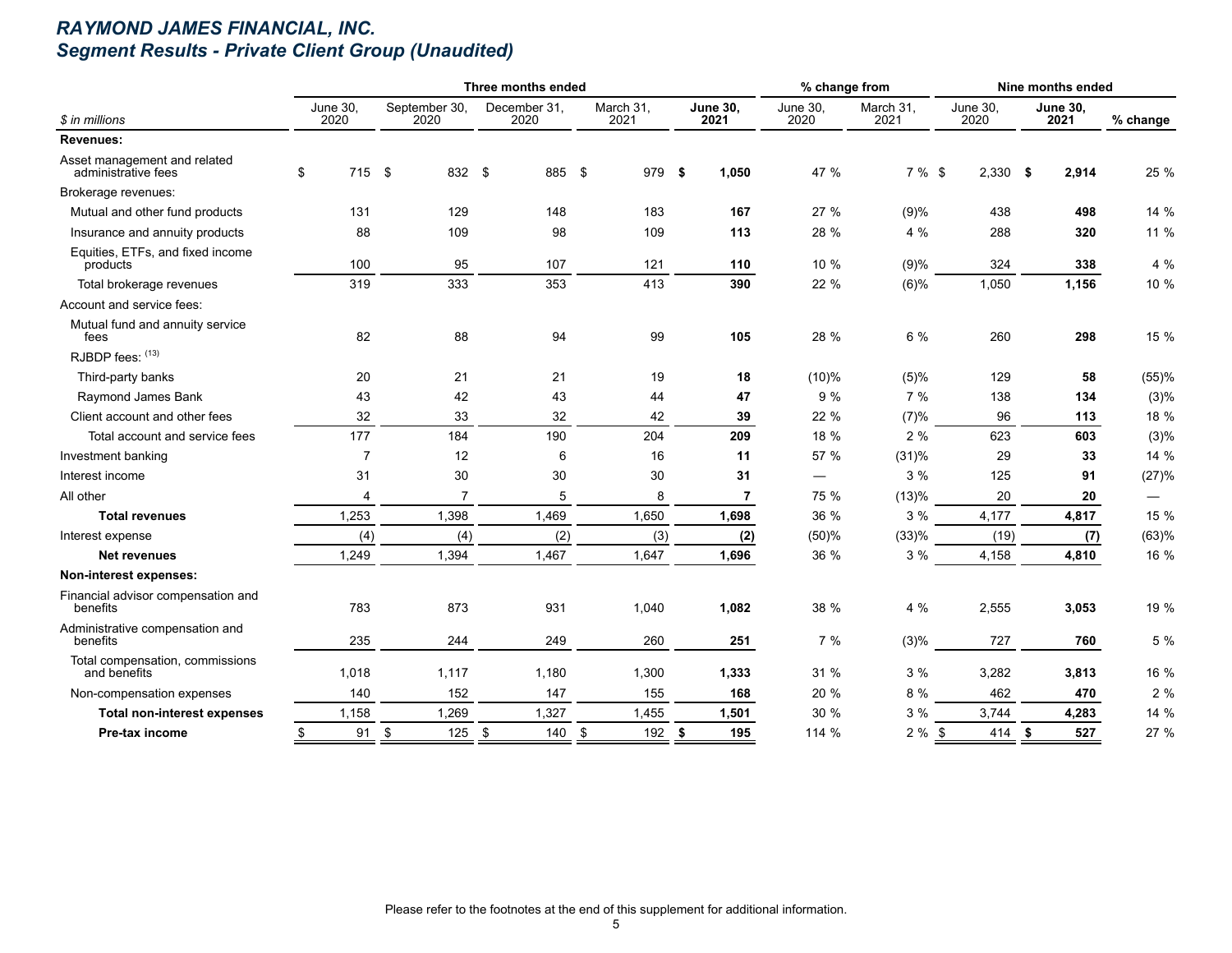## *RAYMOND JAMES FINANCIAL, INC. Segment Results - Capital Markets (Unaudited)*

|                                                             |                  |      |                       | Three months ended   |                   |    |                         | % change from           |                   |                  | Nine months ended       |            |
|-------------------------------------------------------------|------------------|------|-----------------------|----------------------|-------------------|----|-------------------------|-------------------------|-------------------|------------------|-------------------------|------------|
| \$ in millions                                              | June 30.<br>2020 |      | September 30,<br>2020 | December 31.<br>2020 | March 31.<br>2021 |    | <b>June 30.</b><br>2021 | <b>June 30,</b><br>2020 | March 31.<br>2021 | June 30.<br>2020 | <b>June 30.</b><br>2021 | $%$ change |
| <b>Revenues:</b>                                            |                  |      |                       |                      |                   |    |                         |                         |                   |                  |                         |            |
| Brokerage revenues:                                         |                  |      |                       |                      |                   |    |                         |                         |                   |                  |                         |            |
| Fixed income                                                | \$               | 125S | 125                   | \$<br>131            | \$<br>142         | \$ | 124                     | (1)%                    | $(13)%$ \$        | 296              | -\$<br>397              | 34 %       |
| Equity                                                      |                  | 41   | 35                    | 42                   | 34                |    | 36                      | (12)%                   | 6 %               | 115              | 112                     | (3)%       |
| Total brokerage revenues                                    |                  | 166  | 160                   | 173                  | 176               |    | 160                     | (4)%                    | (9)%              | 411              | 509                     | 24 %       |
| Investment banking:                                         |                  |      |                       |                      |                   |    |                         |                         |                   |                  |                         |            |
| Merger & acquisition and advisory                           |                  | 60   | 98                    | 149                  | 122               |    | 153                     | 155 %                   | 25 %              | 192              | 424                     | 121 %      |
| Equity underwriting                                         |                  | 35   | 68                    | 60                   | 67                |    | 69                      | 97 %                    | 3%                | 117              | 196                     | 68 %       |
| Debt underwriting                                           |                  | 37   | 43                    | 46                   | 37                |    | 43                      | 16 %                    | 16 %              | 90               | 126                     | 40 %       |
| Total investment banking                                    |                  | 132  | 209                   | 255                  | 226               |    | 265                     | 101 %                   | 17 %              | 399              | 746                     | 87 %       |
| Interest income                                             |                  | 4    | 3                     | 3                    | 5                 |    | 4                       |                         | (20)%             | 22               | 12                      | (45)%      |
| Tax credit fund revenues                                    |                  | 20   | 33                    | 16                   | 24                |    | 17                      | (15)%                   | (29)%             | 50               | 57                      | 14 %       |
| All other                                                   |                  | 3    | $\overline{7}$        | $\overline{7}$       | 4                 |    | 3                       |                         | (25)%             | 13               | 14                      | 8%         |
| <b>Total revenues</b>                                       |                  | 325  | 412                   | 454                  | 435               |    | 449                     | 38 %                    | 3%                | 895              | 1,338                   | 49 %       |
| Interest expense                                            |                  | (2)  | (2)                   | (2)                  | (2)               |    | (3)                     | 50 %                    | 50 %              | (14)             | (7)                     | (50)%      |
| <b>Net revenues</b>                                         |                  | 323  | 410                   | 452                  | 433               |    | 446                     | 38 %                    | 3%                | 881              | 1,331                   | 51 %       |
| Non-interest expenses:                                      |                  |      |                       |                      |                   |    |                         |                         |                   |                  |                         |            |
| Compensation, commissions and benefits                      |                  | 195  | 229                   | 252                  | 259               |    | 256                     | 31 %                    | (1)%              | 545              | 767                     | 41 %       |
| Acquisition and disposition-related expenses <sup>(4)</sup> |                  |      | $\overline{7}$        |                      |                   |    | 3                       | <b>NM</b>               | <b>NM</b>         |                  | 3                       | <b>NM</b>  |
| Other non-compensation expenses                             |                  | 66   | 68                    | 71                   | 69                |    | 72                      | 9 %                     | 4%                | 217              | 212                     | (2)%       |
| <b>Total non-interest expenses</b>                          |                  | 261  | 304                   | 323                  | 328               |    | 331                     | 27 %                    | 1%                | 762              | 982                     | 29 %       |
| Pre-tax income                                              |                  | 62   | 106<br>\$             | 129<br>\$            | \$<br>105         | £  | 115                     | 85 %                    | 10 %              | 119              | 349                     | 193 %      |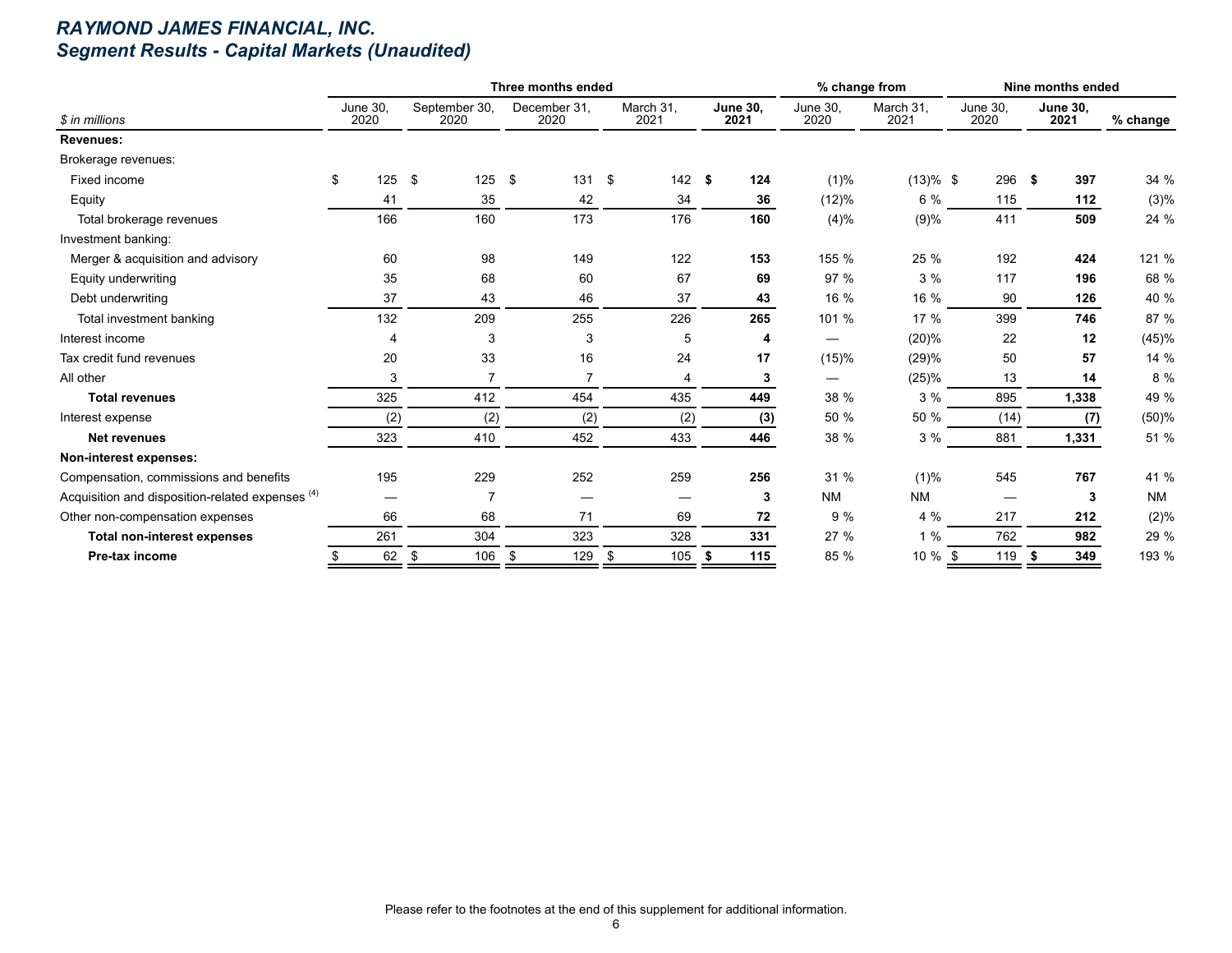## *RAYMOND JAMES FINANCIAL, INC. Segment Results - Asset Management (Unaudited)*

|                                                           |                         |                       |      | Three months ended   |                   |      |                         | % change from    |                   |                  |      | Nine months ended       |          |
|-----------------------------------------------------------|-------------------------|-----------------------|------|----------------------|-------------------|------|-------------------------|------------------|-------------------|------------------|------|-------------------------|----------|
| \$ in millions                                            | <b>June 30,</b><br>2020 | September 30,<br>2020 |      | December 31,<br>2020 | March 31,<br>2021 |      | <b>June 30,</b><br>2021 | June 30,<br>2020 | March 31,<br>2021 | June 30,<br>2020 |      | <b>June 30,</b><br>2021 | % change |
| Revenues:                                                 |                         |                       |      |                      |                   |      |                         |                  |                   |                  |      |                         |          |
| Asset management and related administrative<br>fees:      |                         |                       |      |                      |                   |      |                         |                  |                   |                  |      |                         |          |
| Managed programs                                          | \$<br>109               | \$<br>123             | \$   | 129                  | \$<br>137         | - \$ | 148                     | 36 %             | 8 % \$            | 358              | - 56 | 414                     | 16 %     |
| Administration and other                                  | 48                      | 55                    |      | 59                   | 64                |      | 70                      | 46 %             | 9%                | 152              |      | 193                     | 27 %     |
| Total asset management and related<br>administrative fees | 157                     | 178                   |      | 188                  | 201               |      | 218                     | 39 %             | 8 %               | 510              |      | 607                     | 19 %     |
| Account and service fees                                  | 3                       | 4                     |      | 4                    | 5                 |      | 4                       | 33 %             | (20)%             | 12               |      | 13                      | 8        |
| All other                                                 | 3                       | 2                     |      | 3                    | 3                 |      |                         |                  |                   | 9                |      | 9                       |          |
| <b>Net revenues</b>                                       | 163                     | 184                   |      | 195                  | 209               |      | 225                     | 38 %             | 8 %               | 531              |      | 629                     | 18 %     |
| Non-interest expenses:                                    |                         |                       |      |                      |                   |      |                         |                  |                   |                  |      |                         |          |
| Compensation, commissions and benefits                    | 44                      | 43                    |      | 45                   | 50                |      | 43                      | (2)%             | (14)%             | 134              |      | 138                     | 3%       |
| Non-compensation expenses                                 | 59                      | 63                    |      | 67                   | 72                |      | 77                      | 31 %             | 7%                | 191              |      | 216                     | 13 %     |
| <b>Total non-interest expenses</b>                        | 103                     | 106                   |      | 112                  | 122               |      | 120                     | 17 %             | (2)%              | 325              |      | 354                     | 9 %      |
| Pre-tax income                                            | 60                      | 78<br>- \$            | - 56 | 83                   | 87                |      | 105                     | 75 %             | $21 \%$ \$        | 206              |      | 275                     | 33 %     |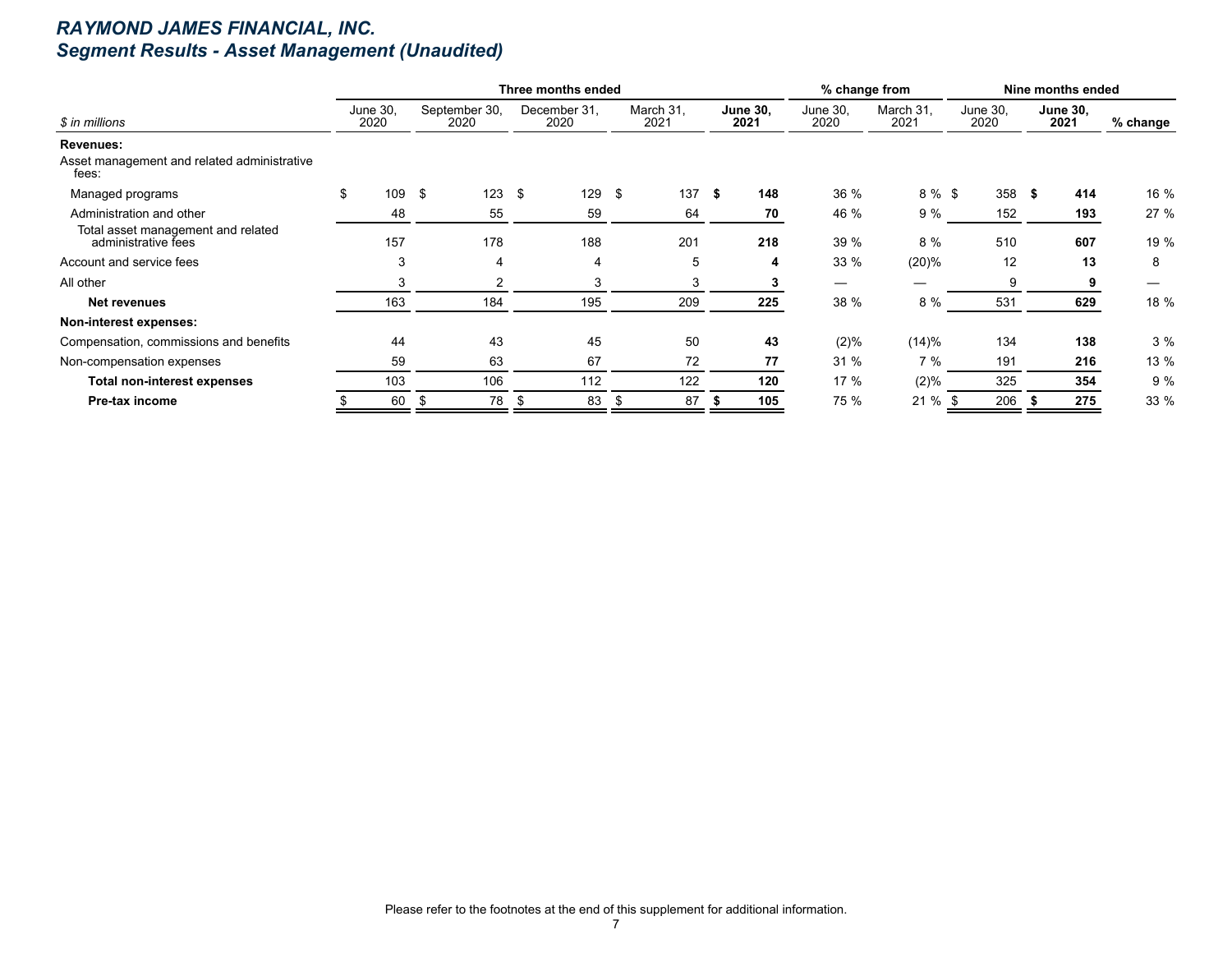## *RAYMOND JAMES FINANCIAL, INC. Segment Results - Raymond James Bank (Unaudited)*

|                                                                |                  |                       | Three months ended   |                   |                         | % change from    |                          |                  | Nine months ended       |           |
|----------------------------------------------------------------|------------------|-----------------------|----------------------|-------------------|-------------------------|------------------|--------------------------|------------------|-------------------------|-----------|
| \$ in millions                                                 | June 30,<br>2020 | September 30,<br>2020 | December 31,<br>2020 | March 31,<br>2021 | <b>June 30,</b><br>2021 | June 30,<br>2020 | March 31.<br>2021        | June 30,<br>2020 | <b>June 30,</b><br>2021 | % change  |
| Revenues:                                                      |                  |                       |                      |                   |                         |                  |                          |                  |                         |           |
| Interest income                                                | 181<br>\$        | 165<br>-\$            | \$<br>168            | \$<br>165         | 172<br>-\$              | $(5)\%$          | 4 % \$                   | 635              | 505<br>Ŝ.               | (20)%     |
| Interest expense                                               | (12)             | (11)                  | (11)                 | (10)              | (11)                    | $(8)\%$          | 10 %                     | (51)             | (32)                    | (37)%     |
| Net interest income                                            | 169              | 154                   | 157                  | 155               | 161                     | $(5)\%$          | 4 %                      | 584              | 473                     | (19)%     |
| All other                                                      | 9                | 7                     | 10                   | 5                 | 8                       | (11)%            | 60 %                     | 20               | 23                      | 15 %      |
| Net revenues                                                   | 178              | 161                   | 167                  | 160               | 169                     | $(5)\%$          | 6 %                      | 604              | 496                     | (18)%     |
| Non-interest expenses:                                         |                  |                       |                      |                   |                         |                  |                          |                  |                         |           |
| Compensation and benefits                                      | 13               | 13                    | 12                   | 13                | 13                      |                  |                          | 38               | 38                      |           |
| Non-compensation expenses:                                     |                  |                       |                      |                   |                         |                  |                          |                  |                         |           |
| Bank loan provision/(benefit) for credit losses <sup>(2)</sup> | 81               | 45                    | 14                   | (32)              | (19)                    | <b>NM</b>        | <b>NM</b>                | 188              | (37)                    | <b>NM</b> |
| RJBDP fees to Private Client Group (13)                        | 43               | 42                    | 43                   | 44                | 47                      | 9%               | 7 %                      | 138              | 134                     | (3)%      |
| All other                                                      | 27               | 28                    | 27                   | 24                | 24                      | (11)%            | $\overline{\phantom{0}}$ | 77               | 75                      | (3)%      |
| Total non-compensation expenses                                | 151              | 115                   | 84                   | 36                | 52                      | $(66)$ %         | 44 %                     | 403              | 172                     | (57)%     |
| <b>Total non-interest expenses</b>                             | 164              | 128                   | 96                   | 49                | 65                      | $(60)$ %         | 33 %                     | 441              | 210                     | (52)%     |
| Pre-tax income                                                 | 14               | 33<br>- \$            | 71                   | 111<br>- \$       | 104                     | 643 %            | $(6)\%$ \$               | 163              | 286                     | 75 %      |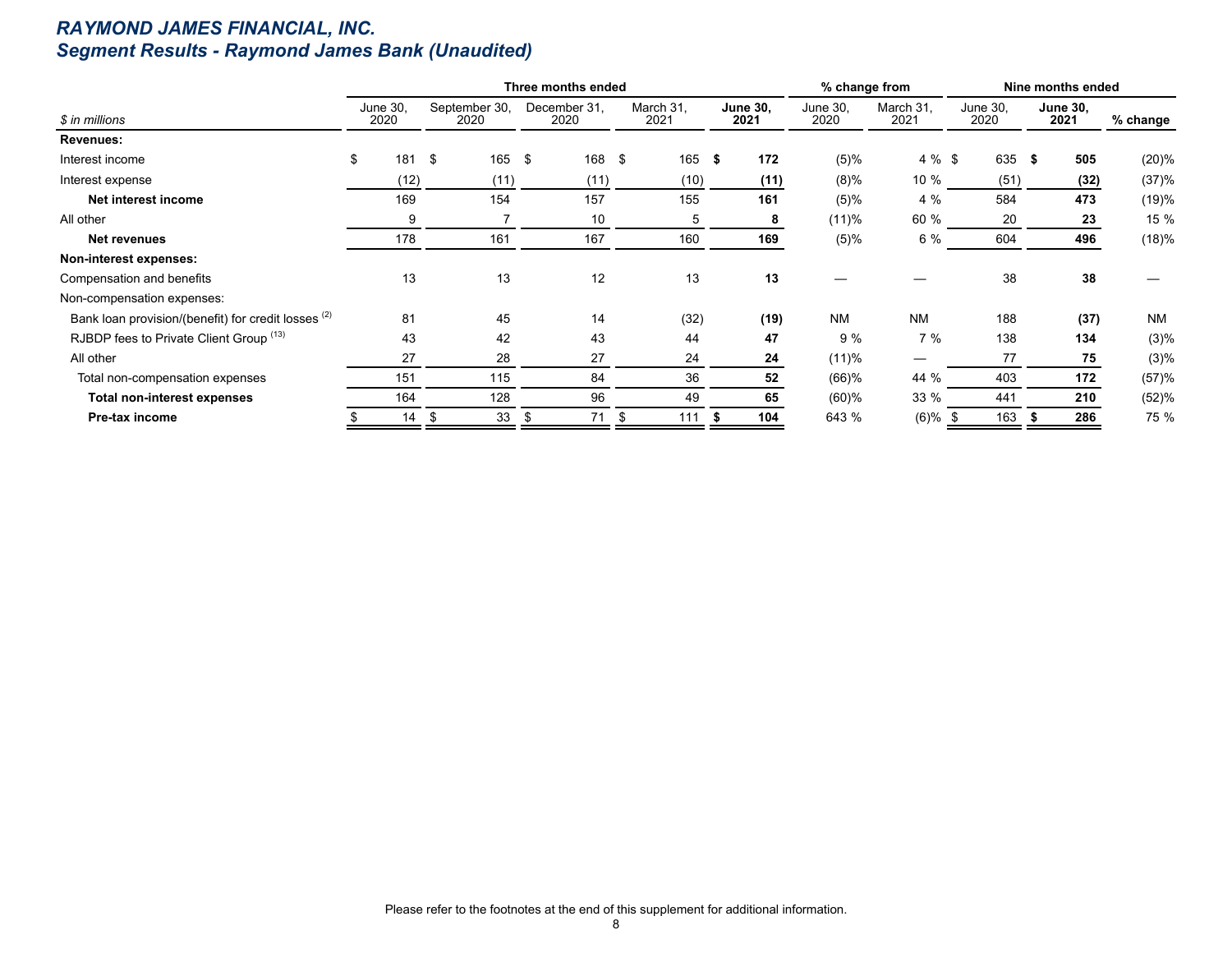#### *RAYMOND JAMES FINANCIAL, INC. Segment Results - Other (15) (Unaudited)*

|                                                             |                         |      |                       | Three months ended   |     |                   |                         | % change from    |                   |            |                         |      | Nine months ended |           |
|-------------------------------------------------------------|-------------------------|------|-----------------------|----------------------|-----|-------------------|-------------------------|------------------|-------------------|------------|-------------------------|------|-------------------|-----------|
| \$ in millions                                              | <b>June 30,</b><br>2020 |      | September 30,<br>2020 | December 31.<br>2020 |     | March 31.<br>2021 | <b>June 30.</b><br>2021 | June 30,<br>2020 | March 31,<br>2021 |            | <b>June 30,</b><br>2020 | 2021 | <b>June 30,</b>   | % change  |
| <b>Revenues:</b>                                            |                         |      |                       |                      |     |                   |                         |                  |                   |            |                         |      |                   |           |
| Interest income                                             | \$<br>3 <sup>1</sup>    | -\$  | 3                     | \$<br>3              | -\$ | 3 <sup>5</sup>    |                         | $(100)\%$        | (100)             | $^{\circ}$ | 27S                     |      | 6                 | (78)%     |
| Gains/(losses) on private equity investments <sup>(1)</sup> |                         |      | 12                    | 24                   |     | 8                 | 24                      | 2,300 %          | 200 %             |            | (40)                    |      | 56                | <b>NM</b> |
| All other                                                   |                         |      |                       |                      |     | 2                 | 4                       | 100 %            | 100 %             |            | 4                       |      |                   | 75 %      |
| <b>Total revenues</b>                                       | 6                       |      | 15                    | 28                   |     | 13                | 28                      | 367 %            | 115 %             |            | (9)                     |      | 69                | <b>NM</b> |
| Interest expense                                            | (26)                    |      | (25)                  | (24)                 |     | (25)              | (26)                    |                  | 4 %               |            | (63)                    |      | (75)              | 19 %      |
| Net revenues                                                | (20)                    |      | (10)                  |                      |     | (12)              | 2                       | <b>NM</b>        | <b>NM</b>         |            | (72)                    |      | (6)               | 92 %      |
| Non-interest expenses:                                      |                         |      |                       |                      |     |                   |                         |                  |                   |            |                         |      |                   |           |
| Compensation and all other (1)                              | 9                       |      | 30                    | 26                   |     | 36                | 34                      | 278 %            | $(6)\%$           |            | 34                      |      | 96                | 182 %     |
| Losses on extinguishment of debt (3)                        |                         |      |                       |                      |     |                   | 98                      | <b>NM</b>        | <b>NM</b>         |            |                         |      | 98                | <b>NM</b> |
| Acquisition-related expenses <sup>(4)</sup>                 |                         |      |                       | 2                    |     |                   |                         | <b>NM</b>        | <b>NM</b>         |            |                         |      | 6                 | <b>NM</b> |
| Reduction in workforce expenses <sup>(5)</sup>              |                         |      | 46                    |                      |     |                   |                         |                  |                   |            |                         |      |                   |           |
| <b>Total non-interest expenses</b>                          |                         |      | 76                    | 28                   |     | 36                | 136                     | 1,411%           | 278 %             |            | 34                      |      | 200               | 488 %     |
| Pre-tax loss                                                | (29)                    | - 56 | $(86)$ \$             | (24)                 | . ა | (48)              | (134)                   | $(362)$ %        | $(179)%$ \$       |            | (106)                   |      | (206)             | (94)%     |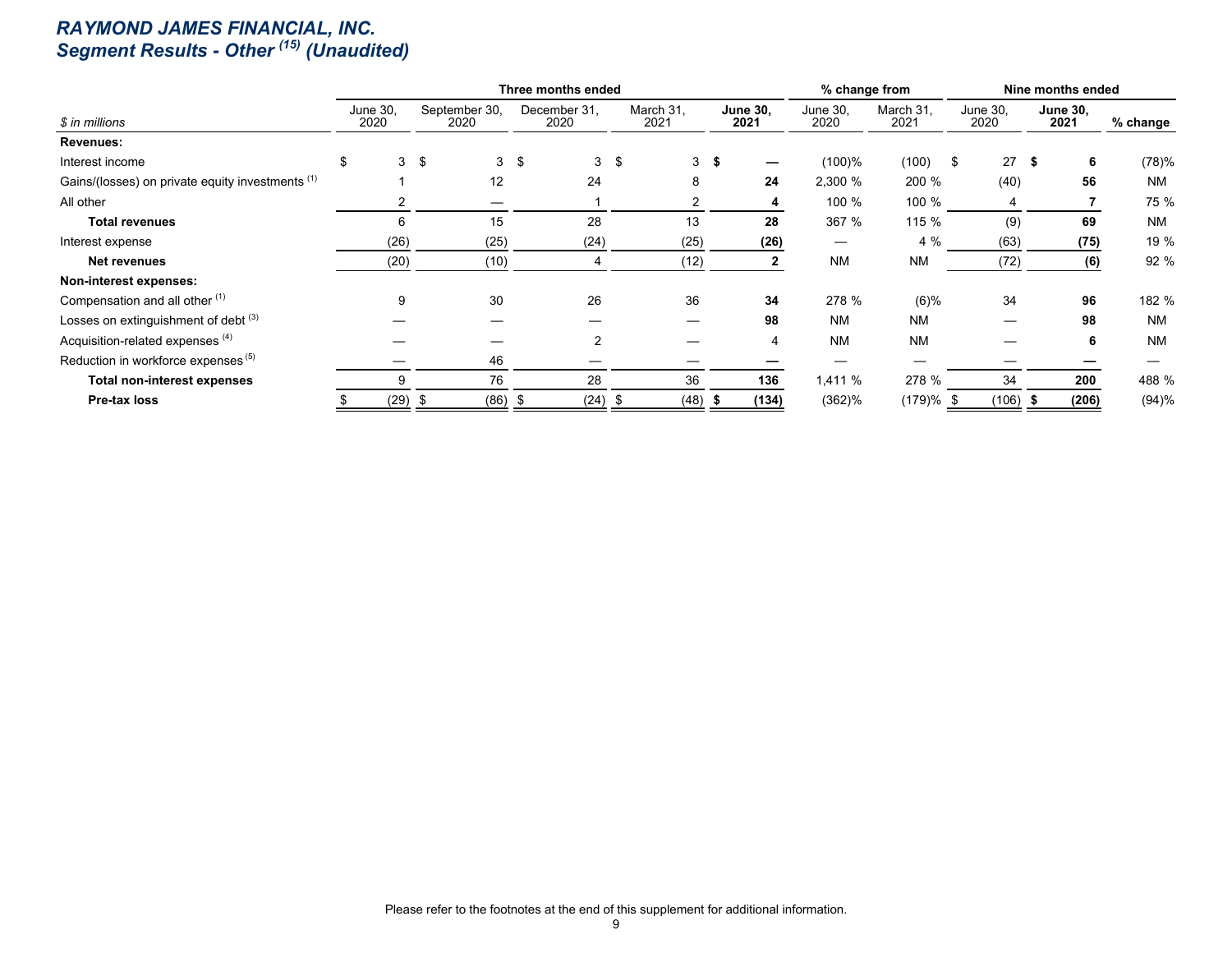#### *RAYMOND JAMES FINANCIAL, INC. Raymond James Bank Selected Key Metrics (Unaudited)*

The following metrics are attributable to our Raymond James Bank banking subsidiary, which is a component of our Raymond James Bank segment.

|                                                                                    |     |                  |     |                       |    | As of                |     |                   |    |                         | % change from    |                   |
|------------------------------------------------------------------------------------|-----|------------------|-----|-----------------------|----|----------------------|-----|-------------------|----|-------------------------|------------------|-------------------|
| \$ in millions                                                                     |     | June 30,<br>2020 |     | September 30,<br>2020 |    | December 31.<br>2020 |     | March 31.<br>2021 |    | <b>June 30,</b><br>2021 | June 30,<br>2020 | March 31,<br>2021 |
| Total assets                                                                       | \$. | 29,066           | \$. | 30,610                | \$ | 31,580               |     | 33,221            |    | 34,576                  | 19 %             | 4 %               |
| Total equity                                                                       | \$  | 2,279            | S   | 2,315                 | S  | 2,364                | Ж.  | 2,409             | s. | 2,532                   | 11 %             | 5 %               |
| Bank loans, net                                                                    | \$  | 21,223           | S   | 21,195                | S. | 21,957               | S.  | 22,879            | S. | 23,896                  | 13 %             | 4 %               |
| Bank loan allowance for credit losses (2)                                          | \$  | 334              | S   | 354                   | S  | 378                  |     | 345               | 5  | 322                     | (4)%             | (7)%              |
| Bank loan allowance for credit losses as a % of loans held for<br>investment $(2)$ |     | 1.56 %           |     | 1.65 %                |    | 1.71%                |     | 1.50 %            |    | 1.34 $%$                |                  |                   |
| Total nonperforming assets                                                         | \$  | 23               | \$  | 32                    | \$ | 28                   | \$  | 31                | S. | 43                      | 87 %             | 39 %              |
| Nonperforming assets as a % of total assets                                        |     | 0.08%            |     | 0.10%                 |    | 0.09%                |     | 0.09%             |    | 0.12%                   |                  |                   |
| Total criticized loans                                                             | \$  | 733              | -S  | 933                   | \$ | 899                  | \$. | 1,001             | \$ | 980                     | 34 %             | (2)%              |
| Criticized loans as a % of loans held for investment                               |     | 3.41%            |     | 4.35 %                |    | 4.06 %               |     | 4.35 %            |    | 4.07 %                  |                  |                   |
| <b>Capital ratios:</b>                                                             |     |                  |     |                       |    |                      |     |                   |    |                         |                  |                   |
| Tier 1 capital                                                                     |     | 12.8 %           |     | 13.0 %                |    | 13.1%                |     | 13.1 %            |    | 13.5 % $^{(9)}$         |                  |                   |
| Total capital                                                                      |     | 14.1 %           |     | 14.3 %                |    | 14.4 %               |     | 14.4 %            |    | 14.7 % $^{(9)}$         |                  |                   |
| Tier 1 leverage                                                                    |     | 7.6 %            |     | 7.7%                  |    | 7.5%                 |     | 7.5%              |    | 7.5 % $^{(9)}$          |                  |                   |

|                                                                |                  |                       | Three months ended   |                  |                         |                  | $%$ change from   |                  | Nine months ended       |            |
|----------------------------------------------------------------|------------------|-----------------------|----------------------|------------------|-------------------------|------------------|-------------------|------------------|-------------------------|------------|
| \$ in millions                                                 | June 30.<br>2020 | September 30,<br>2020 | December 31,<br>2020 | March 31<br>2021 | <b>June 30,</b><br>2021 | June 30,<br>2020 | March 31,<br>2021 | June 30,<br>2020 | <b>June 30,</b><br>2021 | $%$ change |
| Bank loan provision/(benefit) for credit losses $(2)$          | 81               | 45                    | 14                   | (32)             | (19)                    | <b>NM</b>        | <b>NM</b>         | 188              | (37)                    | <b>NM</b>  |
| Net charge-offs                                                | 72               | 26                    |                      |                  |                         | (94)%            | $100 \%$ \$       | 72               | 6                       | (92)%      |
| Net interest margin (net yield on interest-<br>earning assets) | 2.29 %           | 2.09%                 | 2.02 %               | 1.94 %           | 1.92%                   |                  |                   | 2.82%            | 1.96 %                  |            |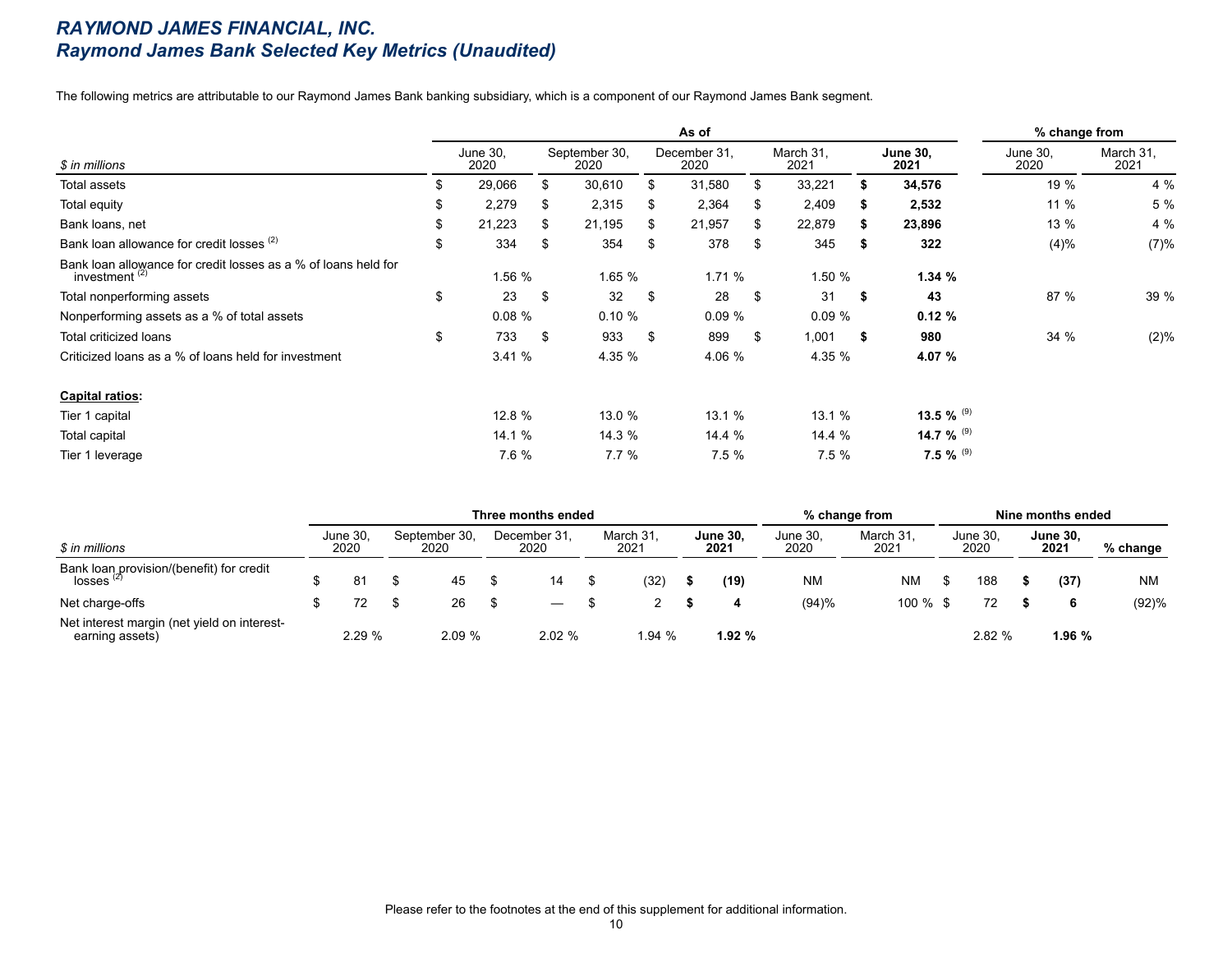#### **Reconciliation of non-GAAP financial measures to GAAP financial measures (Unaudited)**

We utilize certain non-GAAP financial measures as additional measures to aid in, and enhance, the understanding of our financial results and related measures. These non-GAAP financial measures have been separately identified in this document. We believe certain of these non-GAAP financial measures provides useful information to management and investors by excluding certain material items that may not be indicative of our core operating results. We utilize these non-GAAP financial measures in assessing the financial performance of the business, as they facilitate a comparison of current- and prior-period results. We believe that return on tangible common equity and tangible book value per share are meaningful to investors as they facilitate comparisons of our results to the results of other companies. In the following tables, the tax effect of non-GAAP adjustments reflects the statutory rate associated with each non-GAAP item. These non-GAAP financial measures should be considered in addition to, and not as a substitute for, measures of financial performance prepared in accordance with GAAP. In addition, our non-GAAP financial measures may not be comparable to similarly titled non-GAAP financial measures of other companies. The following tables provide a reconciliation of non-GAAP financial measures to the most directly comparable GAAP measures for those periods which include non-GAAP adjustments.

|                                                             |    | Three months ended    |    |                      |  |                         |        |                         |  |  |  |  |
|-------------------------------------------------------------|----|-----------------------|----|----------------------|--|-------------------------|--------|-------------------------|--|--|--|--|
| \$ in millions                                              |    | September 30,<br>2020 |    | December 31,<br>2020 |  | <b>June 30,</b><br>2021 |        | <b>June 30,</b><br>2021 |  |  |  |  |
| Net income                                                  |    | 209                   | \$ | 312                  |  | 307                     | \$     | 974                     |  |  |  |  |
| Non-GAAP adjustments:                                       |    |                       |    |                      |  |                         |        |                         |  |  |  |  |
| Losses on extinguishment of debt <sup>(3)</sup>             |    |                       |    |                      |  | 98                      |        | 98                      |  |  |  |  |
| Acquisition and disposition-related expenses <sup>(4)</sup> |    | 7                     |    | $\overline{2}$       |  | 7                       |        | 9                       |  |  |  |  |
| Reduction in workforce expenses (5)                         |    | 46                    |    |                      |  |                         |        |                         |  |  |  |  |
| Pre-tax impact of non-GAAP adjustments                      |    | 53                    |    | 2                    |  | 105                     |        | 107                     |  |  |  |  |
| Tax effect of non-GAAP adjustments                          |    | (13)                  |    |                      |  | (26)                    |        | (26)                    |  |  |  |  |
| Total non-GAAP adjustments, net of tax                      |    | 40                    |    | $\overline{2}$       |  | 79                      |        | 81                      |  |  |  |  |
| <b>Adjusted net income</b>                                  |    | 249                   |    | 314                  |  | 386                     |        | 1,055                   |  |  |  |  |
| Pre-tax income                                              | \$ | 256                   | \$ | 399                  |  | 385                     | \$     | 1,231                   |  |  |  |  |
| Pre-tax impact of non-GAAP adjustments (as detailed above)  |    | 53                    |    | $\overline{2}$       |  | 105                     |        | 107                     |  |  |  |  |
| Adjusted pre-tax income                                     |    | 309                   |    | 401                  |  | 490                     |        | 1,338                   |  |  |  |  |
| Pre-tax margin (11)<br>Non-GAAP adjustments:                |    | 12.3 %                |    | 18.0 %               |  | 15.6 %                  |        | 17.4 %                  |  |  |  |  |
| Losses on extinguishment of debt <sup>(3)</sup>             |    |                       |    |                      |  | 3.9%                    |        | 1.4%                    |  |  |  |  |
| Acquisition and disposition-related expenses <sup>(4)</sup> |    | 0.4%                  |    |                      |  | 0.3%                    |        | 0.1%                    |  |  |  |  |
| Reduction in workforce expenses (5)                         |    | 2.2%                  |    |                      |  | –                       |        |                         |  |  |  |  |
| Total non-GAAP adjustments, net of tax                      |    | 2.6%                  |    |                      |  | 4.2 %                   |        | 1.5%                    |  |  |  |  |
| Adjusted pre-tax margin (11)                                |    | 14.9 %                |    | 18.0 %               |  | 19.8 %                  | 18.9 % |                         |  |  |  |  |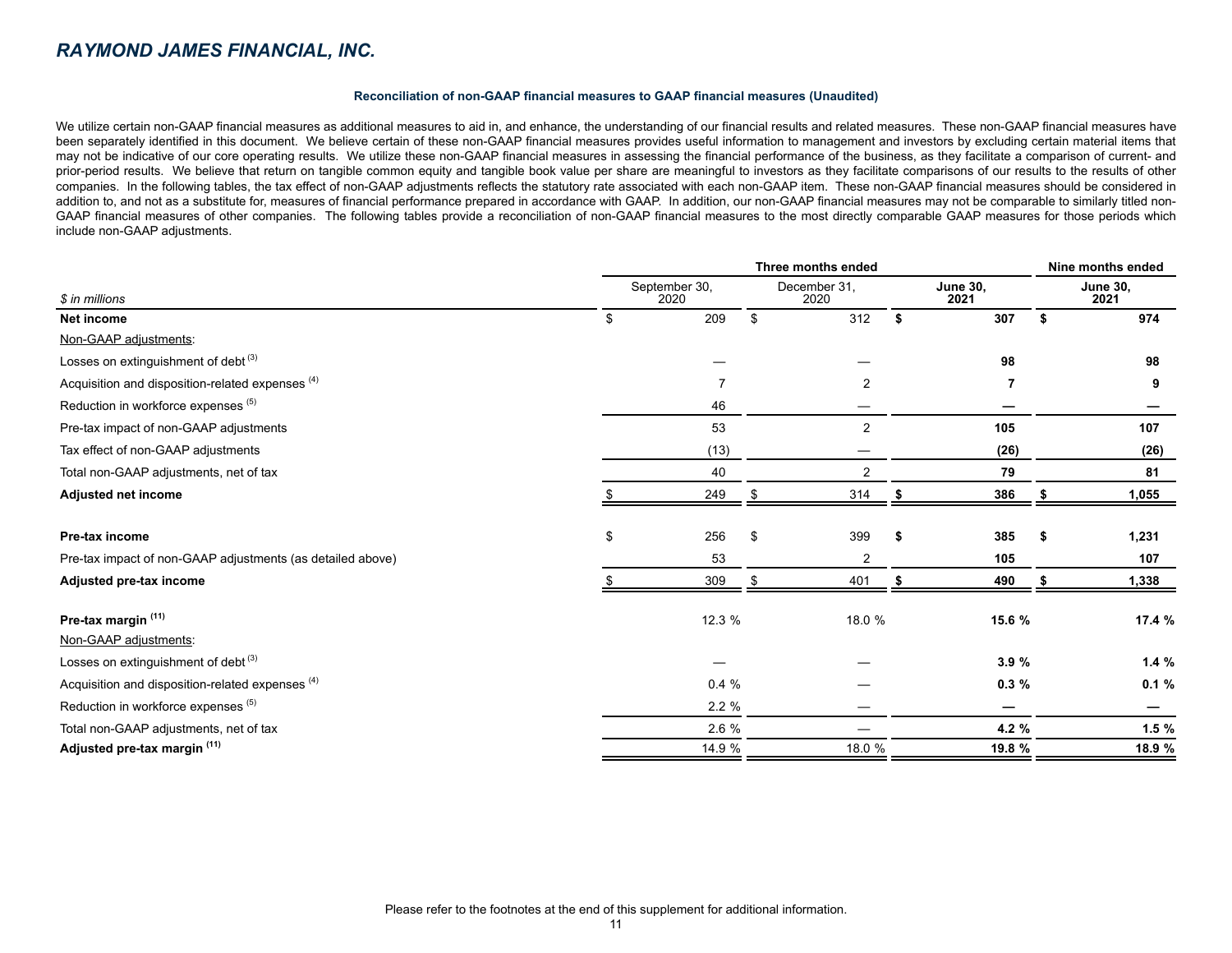#### **Reconciliation of non-GAAP financial measures to GAAP financial measures (Unaudited) (Continued from previous page)**

|                                                  | Three months ended    |        |    |                      |   |                         |    |                         |  |  |  |
|--------------------------------------------------|-----------------------|--------|----|----------------------|---|-------------------------|----|-------------------------|--|--|--|
| Earnings per common share (6)                    | September 30,<br>2020 |        |    | December 31,<br>2020 |   | <b>June 30,</b><br>2021 |    | <b>June 30,</b><br>2021 |  |  |  |
| <b>Basic</b>                                     | 1.53<br>\$            |        |    | 2.27                 |   | 2.24                    |    | 7.09                    |  |  |  |
| Non-GAAP adjustments:                            |                       |        |    |                      |   |                         |    |                         |  |  |  |
| Losses on extinguishment of debt <sup>(3)</sup>  |                       |        |    |                      |   | 0.71                    |    | 0.71                    |  |  |  |
| Acquisition and disposition-related expenses (4) |                       | 0.05   |    | 0.02                 |   | 0.05                    |    | 0.07                    |  |  |  |
| Reduction in workforce expenses (5)              |                       | 0.34   |    |                      |   |                         |    |                         |  |  |  |
| Tax effect of non-GAAP adjustments               |                       | (0.10) |    |                      |   | (0.19)                  |    | (0.19)                  |  |  |  |
| Total non-GAAP adjustments, net of tax           |                       | 0.29   |    | 0.02                 |   | 0.57                    |    | 0.59                    |  |  |  |
| <b>Adjusted basic</b>                            |                       | 1.82   |    | 2.29                 |   | 2.81                    |    | 7.68                    |  |  |  |
|                                                  |                       |        |    |                      |   |                         |    |                         |  |  |  |
| <b>Diluted</b>                                   | \$                    | 1.50   | \$ | 2.23                 | S | 2.18                    | -S | 6.92                    |  |  |  |
| Non-GAAP adjustments:                            |                       |        |    |                      |   |                         |    |                         |  |  |  |
| Losses on extinguishment of debt <sup>(3)</sup>  |                       |        |    |                      |   | 0.69                    |    | 0.70                    |  |  |  |
| Acquisition and disposition-related expenses (4) |                       | 0.05   |    | 0.01                 |   | 0.05                    |    | 0.06                    |  |  |  |
| Reduction in workforce expenses (5)              |                       | 0.33   |    |                      |   |                         |    |                         |  |  |  |
| Tax effect of non-GAAP adjustments               |                       | (0.10) |    |                      |   | (0.18)                  |    | (0.18)                  |  |  |  |
| Total non-GAAP adjustments, net of tax           |                       | 0.28   |    | 0.01                 |   | 0.56                    |    | 0.58                    |  |  |  |
| <b>Adjusted diluted</b>                          |                       | 1.78   |    | 2.24                 |   | 2.74                    |    | 7.50                    |  |  |  |

| Book value per share                                                 | As of            |       |  |                       |                      |       |      |                   |  |                         |  |  |
|----------------------------------------------------------------------|------------------|-------|--|-----------------------|----------------------|-------|------|-------------------|--|-------------------------|--|--|
| \$ in millions, except per share amounts                             | June 30.<br>2020 |       |  | September 30,<br>2020 | December 31.<br>2020 |       |      | March 31.<br>2021 |  | <b>June 30,</b><br>2021 |  |  |
| Total equity attributable to Raymond James Financial, Inc.           |                  | 6,965 |  | 7.114                 | - 5                  | 7.363 | - 55 | $7,592$ \$        |  | 7,863                   |  |  |
| Less non-GAAP adjustments:                                           |                  |       |  |                       |                      |       |      |                   |  |                         |  |  |
| Goodwill and identifiable intangible assets, net                     |                  | 602   |  | 600                   |                      | 834   |      | 868               |  | 862                     |  |  |
| Deferred tax liabilities, net                                        |                  | (33)  |  | (34)                  |                      | (56)  |      | (56)              |  | (56)                    |  |  |
| Tangible common equity attributable to Raymond James Financial, Inc. |                  | 6,396 |  | 6,548                 |                      | 6,585 |      | 6,780             |  | 7,057                   |  |  |
| Common shares outstanding                                            |                  | 137.0 |  | 136.6                 |                      | 137.4 |      | 137.2             |  | 136.9                   |  |  |
| Book value per share (7)                                             |                  | 50.84 |  | 52.08                 |                      | 53.59 |      | $55.34$ \$        |  | 57.44                   |  |  |
| Tangible book value per share (7)                                    |                  | 46.69 |  | 47.94                 |                      | 47.93 |      | 49.42             |  | 51.55                   |  |  |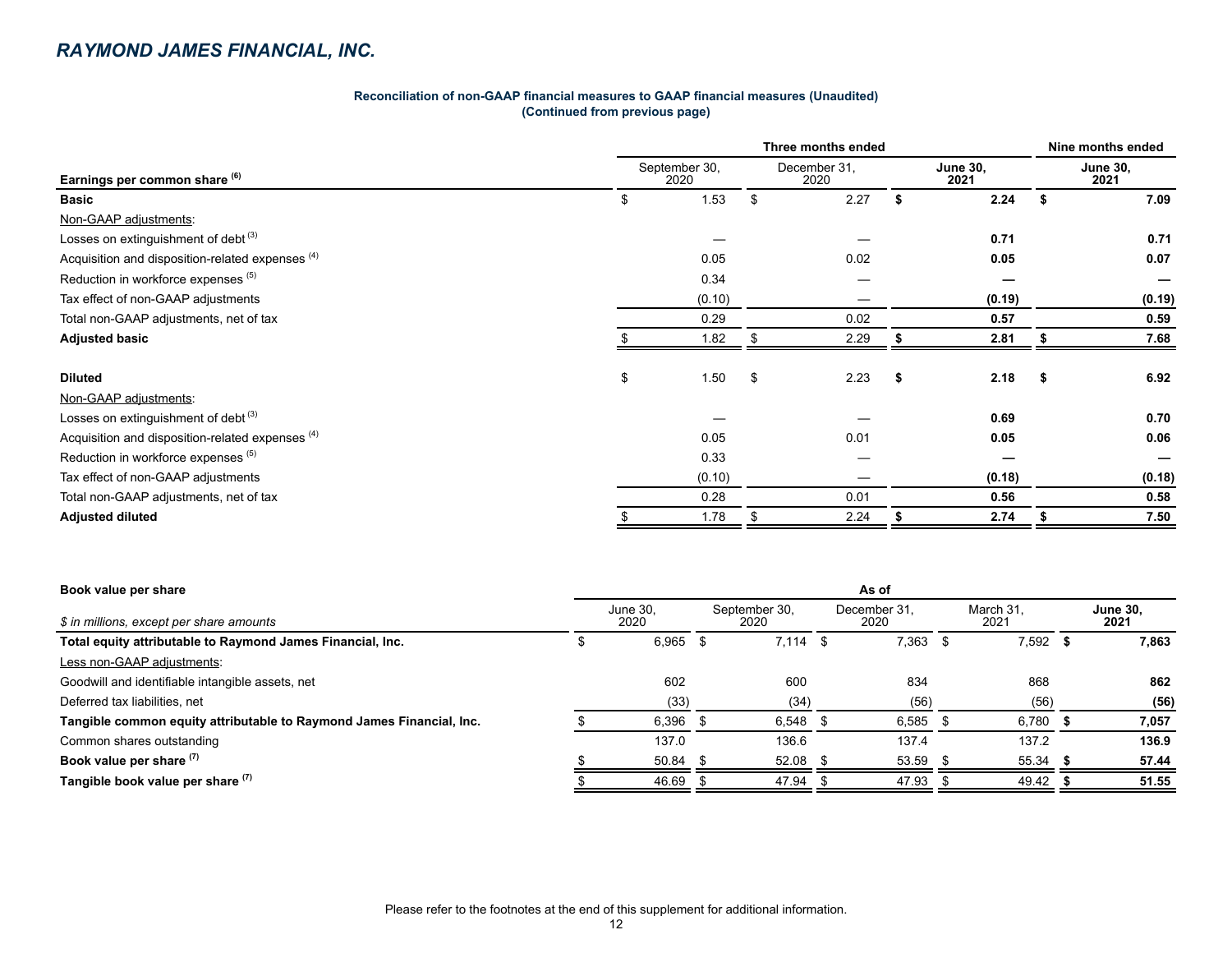#### **Reconciliation of non-GAAP financial measures to GAAP financial measures (Unaudited) (Continued from previous page)**

| <b>Return on equity</b>                                  | Three months ended |                  |               |                       |    |                      |    |                   |        |                         |                         | Nine months ended |    |                         |  |  |  |  |
|----------------------------------------------------------|--------------------|------------------|---------------|-----------------------|----|----------------------|----|-------------------|--------|-------------------------|-------------------------|-------------------|----|-------------------------|--|--|--|--|
| \$ in millions                                           |                    | June 30.<br>2020 |               | September 30,<br>2020 |    | December 31,<br>2020 |    | March 31.<br>2021 |        | <b>June 30.</b><br>2021 | <b>June 30,</b><br>2020 |                   |    | <b>June 30.</b><br>2021 |  |  |  |  |
| Average equity <sup>(16)</sup>                           | \$<br>6,882<br>\$  |                  |               | 7,040                 | \$ | 7,239                | \$ | 7,478             | \$.    | 7,728                   | \$                      | 6,797             | \$ | 7,483                   |  |  |  |  |
| Impact on average equity of non-GAAP adjustments:        |                    |                  |               |                       |    |                      |    |                   |        |                         |                         |                   |    |                         |  |  |  |  |
| Losses on extinguishment of debt $(3)$                   |                    | <b>NA</b>        |               |                       |    |                      |    | <b>NA</b>         |        | 49                      |                         | <b>NA</b>         |    | 25                      |  |  |  |  |
| Acquisition and disposition-related expenses (4)         |                    | <b>NA</b>        |               |                       |    |                      |    | <b>NA</b>         |        | 4                       |                         | <b>NA</b>         |    | $\mathbf{2}$            |  |  |  |  |
| Reduction in workforce expenses (5)                      |                    | <b>NA</b>        |               | 23                    |    |                      |    | <b>NA</b>         |        |                         |                         | <b>NA</b>         |    |                         |  |  |  |  |
| Tax effect of non-GAAP adjustments                       |                    | <b>NA</b>        |               | (7)                   |    |                      |    | <b>NA</b>         |        | (13)                    |                         | <b>NA</b>         |    | (7)                     |  |  |  |  |
| Adjusted average equity (16)                             |                    | <b>NA</b>        | $\sqrt[6]{2}$ | 7,060                 | \$ | 7,240                |    | <b>NA</b>         | \$     | 7,768                   |                         | <b>NA</b>         | \$ | 7,503                   |  |  |  |  |
| Average equity <sup>(16)</sup>                           | \$                 | 6,882            | \$            | 7,040                 | \$ | 7,239                | \$ | 7,478             | \$     | 7,728                   | \$                      | 6,797             | \$ | 7,483                   |  |  |  |  |
| Less:                                                    |                    |                  |               |                       |    |                      |    |                   |        |                         |                         |                   |    |                         |  |  |  |  |
| Average goodwill and identifiable intangible assets, net |                    | 603              |               | 601                   |    | 717                  |    | 851               |        | 865                     |                         | 606               |    | 791                     |  |  |  |  |
| Average deferred tax liabilities, net                    |                    | (32)             | (33)          |                       |    | (45)                 |    | (56)              |        | (56)                    |                         | (30)              |    | (51)                    |  |  |  |  |
| Average tangible common equity (16)                      | \$                 | 6,311            | \$            | 6,472                 | \$ | 6,567                | \$ | 6,683             | \$     | 6,919                   | \$                      | 6,221             | \$ | 6,743                   |  |  |  |  |
| Impact on average equity of non-GAAP adjustments:        |                    |                  |               |                       |    |                      |    |                   |        |                         |                         |                   |    |                         |  |  |  |  |
| Losses on extinguishment of debt <sup>(3)</sup>          |                    | <b>NA</b>        |               |                       |    |                      |    | <b>NA</b>         |        | 49                      |                         | <b>NA</b>         |    | 25                      |  |  |  |  |
| Acquisition and disposition-related expenses (4)         |                    | <b>NA</b>        |               |                       |    |                      |    | <b>NA</b>         |        | 4                       |                         | <b>NA</b>         |    | $\mathbf{2}$            |  |  |  |  |
| Reduction in workforce expenses (5)                      |                    | <b>NA</b>        |               | 23                    |    |                      |    | <b>NA</b>         |        |                         |                         | <b>NA</b>         |    |                         |  |  |  |  |
| Tax effect of non-GAAP adjustments                       |                    | <b>NA</b>        |               | (7)                   |    |                      |    | <b>NA</b>         |        | (13)                    |                         | <b>NA</b>         |    | (7)                     |  |  |  |  |
| Adjusted average tangible common equity (16)             |                    | <b>NA</b>        | \$            | 6,492                 | \$ | 6,568                |    | <b>NA</b>         | \$     | 6,959                   |                         | <b>NA</b>         | \$ | 6,763                   |  |  |  |  |
| Return on equity (10)                                    |                    | 10.0 %           |               | 11.9 %                |    | 17.2 %               |    | 19.0 %            |        | 15.9 %                  |                         | 11.9 %            |    | 17.4 %                  |  |  |  |  |
| Adjusted return on equity (10)                           |                    | <b>NA</b>        |               | 14.1 %                |    | 17.3 %               |    | <b>NA</b>         | 19.9 % |                         |                         | <b>NA</b>         |    | 18.7 %                  |  |  |  |  |
| Return on tangible common equity (10)                    |                    | 10.9 %           |               | 12.9 %                |    | 19.0 %               |    | 21.2 %            |        | 17.7 %                  |                         | 13.1 %            |    | 19.3 %                  |  |  |  |  |
| Adjusted return on tangible common equity (10)           |                    | <b>NA</b>        |               | 15.3 %                |    | 19.1 %               |    | <b>NA</b>         |        | 22.2 %                  |                         | <b>NA</b>         |    | 20.8 %                  |  |  |  |  |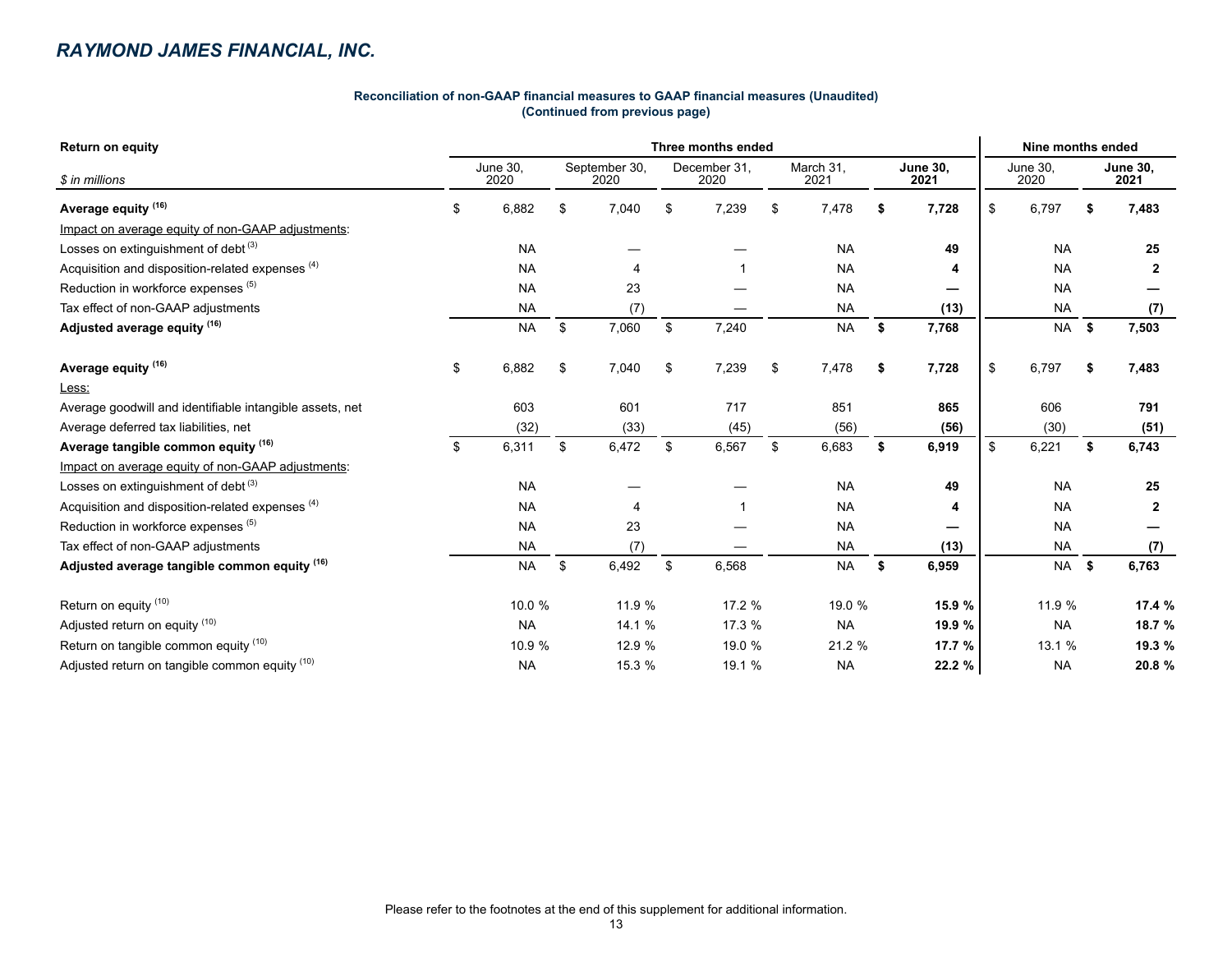#### **Footnotes**

- (1) Other revenues included \$1 million, \$12 million, \$24 million, \$8 million, and \$24 million of private equity gains for the three months ended June 30, 2020, September 30, 2020, December 31, 2020, March 31, 2021 and June 30, 2021, respectively, which were included in our Other segment. Of these amounts, an insignificant amount of the gains for the three months ended June 30, 2020, \$3 million of the gains for the three months ended September 30, 2020, \$10 million of the gains for the three months ended December 31, 2020, an insignificant amount of the gains for the three months ended March 31, 2021 and \$10 million of the gains for the three months ended June 30, 2021 were attributable to noncontrolling interests and were offset in Other expenses. Other revenues included \$40 million of private equity losses and \$56 million of private equity gains for the nine months ended June 30, 2020 and 2021, respectively. Of these amounts, approximately \$23 million of the losses for the nine months ended June 30, 2020, and \$20 million of the gains for the nine months ended June 30, 2021 were attributable to noncontrolling interests and were offset in Other expenses.
- (2) The allowances for credit losses as of December 31, 2020, March 31, 2021, and June 30, 2021 were determined under the current expected credit loss ("CECL") model as a result of our October 1, 2020 adoption of new accounting guidance related to the measurement of credit losses on financial instruments. The impact of adoption on October 1, 2020 resulted in an increase in our allowance for credit losses, including reserves for unfunded lending commitments, of approximately \$45 million (primarily \$25 million related to loans to financial advisors in the Private Client Group and approximately \$10 million related to Bank loans outstanding) and a corresponding reduction in retained earnings of approximately \$35 million, net of tax. The Bank loan provision/(benefit) for credit losses of \$14 million, \$(32) million and \$(19) million for the three months ended December 31, 2020, March 31, 2021 and June 30, 2021, respectively, and \$(37) million for the nine months ended June 30, 2021 were determined under the CECL model and represented the provision/(benefit) for credit losses post the CECL adoption date.
- (3) Losses on extinguishment of debt as presented in the Condensed Consolidated Statements of Income include make-whole premiums, the accelerated amortization of debt issuance costs, and certain legal and other professional fees associated with the redemptions of our \$250 million of 5.625% senior notes due 2024 and our \$500 million of 3.625% senior notes due 2026 which occurred during our fiscal third quarter of 2021.
- (4) The three months ended September 30, 2020 included a \$7 million loss in our Capital Markets segment related to the sale of our interests in certain entities that operated predominantly in France, which closed during our fiscal first quarter of 2021. Acquisition-related expenses in our 2021 fiscal year primarily included professional and integration expenses associated with our acquisitions of NWPS Holdings, Inc. and Financo, which were completed in December 2020 and March 2021, respectively, and Cebile Capital, announced in May 2021, which were included in our Other segment. Acquisition-related expenses for the three and nine months ended June 30, 2021 also included amortization expense related to intangible assets with short-term useful lives associated with our Financo acquisition, which was included in our Capital Markets segment.
- (5) The reduction in workforce expenses for the three months ended September 30, 2020 were associated with position eliminations in response to the economic environment. These expenses were included in our Other segment and primarily consisted of severance and related payroll expenses, as well as expenses related to company-paid benefits.
- (6) Earnings per common share is computed by dividing net income (less allocation of earnings and dividends to participating securities) by weighted-average common shares outstanding (basic or diluted as applicable) for each respective period or, in the case of adjusted earnings per common share, computed by dividing adjusted net income (less allocation of earnings and dividends to participating securities) by weighted-average common shares outstanding (basic or diluted as applicable) for each respective period.
- (7) Book value per share is computed by dividing total equity attributable to Raymond James Financial, Inc. by the number of common shares outstanding at the end of each respective period or, in the case of tangible book value per share, computed by dividing tangible common equity by the number of common shares outstanding at the end of each respective period. Tangible common equity is defined as total equity attributable to Raymond James Financial, Inc. less goodwill and intangible assets, net of related deferred taxes.
- (8) These are non-GAAP financial measures. See the schedules on the previous pages for a reconciliation of non-GAAP financial measures to the most directly comparable GAAP measures and for more information on these measures. There were no non-GAAP adjustments to earnings for the three months ended June 30, 2020 and March 31, 2021 and the nine months ended June 30, 2020; therefore percent changes for earnings-related non-GAAP financial measures are calculated based on non-GAAP financial measures for the current periods as compared to GAAP results for the comparative periods.
- (9) Estimated.
- (10) Return on equity is computed by dividing annualized net income by average equity for each respective period or, in the case of return on tangible common equity, computed by dividing annualized net income by average tangible common equity for each respective period. Adjusted return on equity is computed by dividing annualized adjusted net income by adjusted average equity for each respective period, or in the case of adjusted return on tangible common equity, computed by dividing annualized adjusted net income by adjusted average tangible common equity for each respective period.
- (11) Pre-tax margin is computed by dividing pre-tax income by net revenues for each respective period or, in the case of adjusted pre-tax margin, computed by dividing adjusted pre-tax income by net revenues for each respective period.
- (12) Total compensation ratio is computed by dividing compensation, commissions and benefits expense by net revenues for each respective period.
- (13) We earn fees from RJBDP, a multi-bank sweep program in which clients' cash deposits in their brokerage accounts are swept into interest-bearing deposit accounts at Raymond James Bank and various third-party banks. Fees earned by the Private Client Group on Raymond James Bank deposits are eliminated in consolidation.
- (14) Average yield on RJBDP third-party banks is computed by dividing annualized RJBDP fees third-party banks, which are net of the interest expense paid to clients by the third-party banks, by the average daily RJBDP balances at third-party banks.
- (15) The Other segment includes the results of our private equity investments, interest income on certain corporate cash balances, losses on extinguishment of debt, acquisition-related expenses, reduction in workforce expenses and certain corporate overhead costs of Raymond James Financial, Inc., including the interest costs on our public debt.